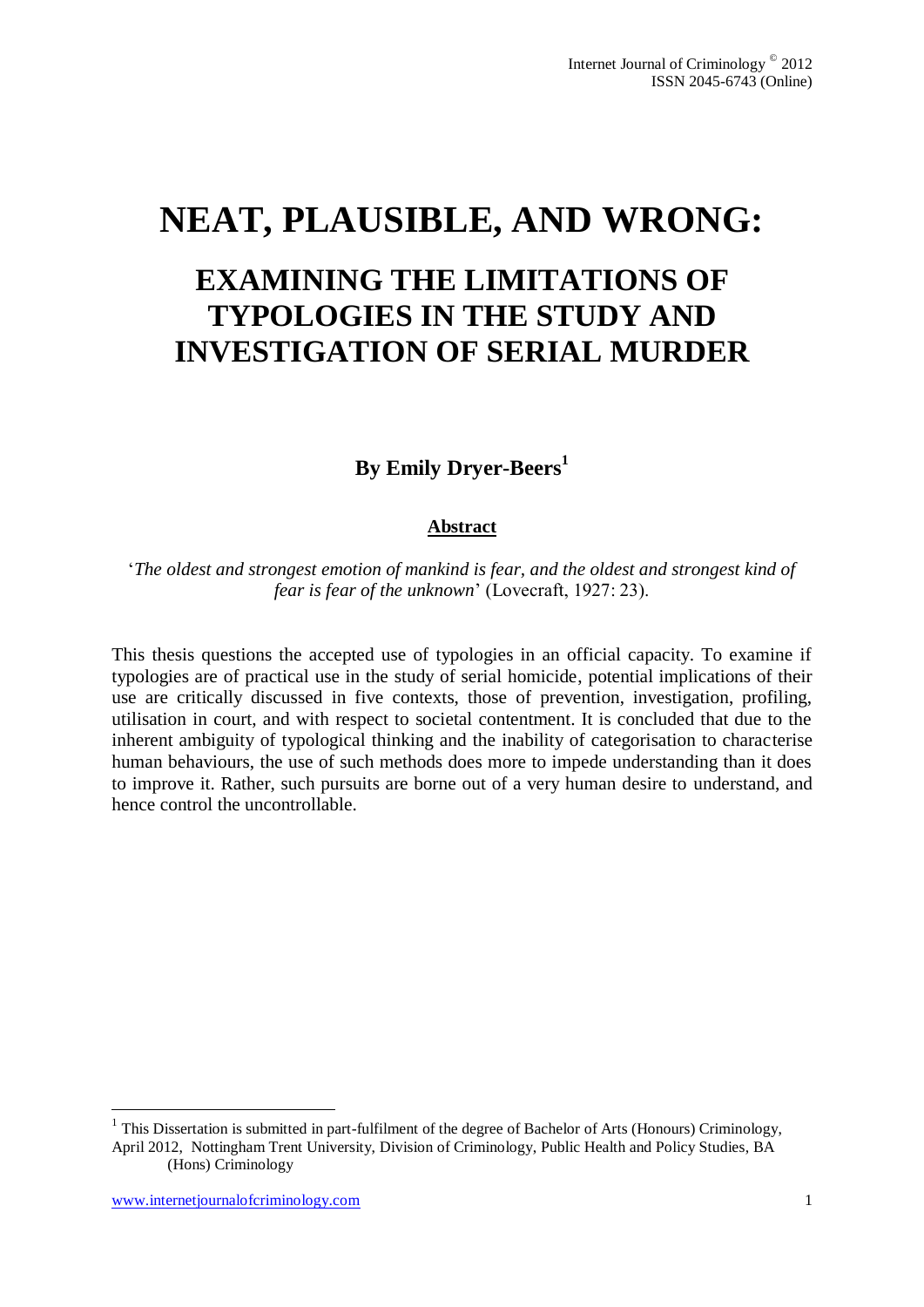# **Contents**

| <b>Chapter 1: Introduction</b>                                                           | 3  |
|------------------------------------------------------------------------------------------|----|
| <b>Chapter 2: Methodology</b>                                                            | 5  |
| <b>Chapter 3: Serial Murder: Definitions and Divides</b>                                 | 7  |
| <b>Chapter 4: The Utility of Typologies</b>                                              | 10 |
| <b>Chapter 5: Alternative Considerations: The Limits of Applied</b><br><b>Typologies</b> | 19 |
| <b>Chapter 6: Future Directions</b>                                                      | 23 |
| <b>References</b>                                                                        | 24 |

**Word Count: 11,000**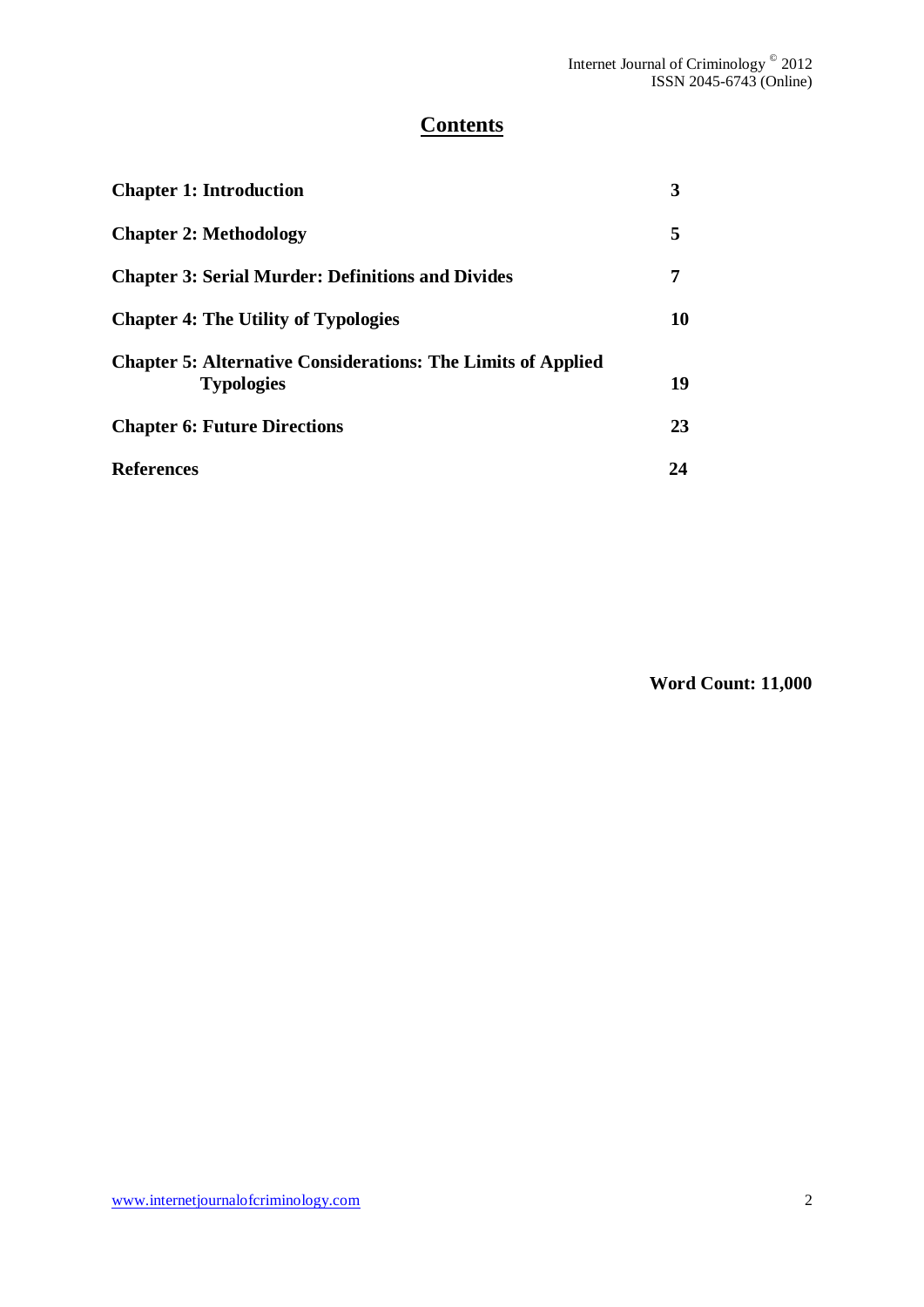## **Chapter One: Introduction**

More than any other crime, serial murder is evocative of the darkest side of human life and Western civilization continues to hold a macabre fascination with the serial killer. This captivation, one that prompts the production of scores of books, films and music on the subject, stems from a fear of what cannot be understood, explained, or rationalized by civilized people; the serial killer has slipped through the net of society, beholden to nothing but his or her vices. There has always been a great deal of attention given to serial murder from law enforcement to the medicolegal community, academia, and the general public (Morton *et al.,* 2010) yet despite its sensationalism and notoriety, the crime eludes comprehension. Such crimes challenge the understanding of the law enforcement officials tasked with confronting it, and the general public forced to come to terms with its visceral nature, captivating and repulsing us in equal measure: 'Chilling, ultimate, and full of menace with the dark suspicion that nobody is safe until the killer is apprehended; murder calls out like no other crime' (Keppel & Birnes, 2003: xxix).

Whilst interest in serial murder has led to a substantial body of academic work on the subject, there is still much to understand, with the public's knowledge concerning serial murder being built on the foundation of Hollywood productions (NGAVC, 2008). This '"Hollywood effect", of gracing personal opinion with dramatic illustration and thereby giving that opinion apparent authority' is nothing but a false platform, an agent for increased confusion and erroneous assumptions about the true dynamics of serial murder (Canter & Youngs, 2003: 172). This thesis works incrementally to dispel some of the erroneous assumptions that have become commonly accepted but are incapable of standing ground in the face of academic scrutiny. By combining a critical analysis of applied typological thinking with a selection of illustrative case studies, the thesis aims to examine the possible dangers of relying on typologies for any official or influential purpose. Those involved in the study of serial murder frequently employ the use of typologies to divide the concept into homogenous sub-classes and though researchers aim to improve understanding through the creation of these typologies, such methods often leave the reader with more questions than answers. By using the work of a variety of criminologists, investigative psychologists and other social scientists it is demonstrated that the 'fluid, endlessly adaptable and complex nuances of human behaviour' reduced and refined to token phrases, explained away with artificial definitions and slipped into neat categories, is wrought with issues (Alison & Eyre, 2009: 63).

Through consideration of the canon of criminological literature on serial murder this thesis creates a framework through which the proposed critique may be understood, and situated within the discourse on serial murder in criminology. Work by Fox and Levin (2005) provides an introduction to the subject matter to show that whilst the prevalence of serial murder is impossible to determine with any precision, fear of victimisation has increased, warranting the increase in research dedicated to this topic. This is followed by discussion of the artificial definitions recently employed to categorise the phenomenon of multiple murder into three distinct subtypes of serial, mass, and spree, incorporating critical analysis concerning what such arguably ambiguous and subjective distinctions may contribute to our understanding of the subject. In order to provide a theoretical grounding on which to build understanding, the lack of consensus between academics concerning the use of typologies will be explored. Here, opposing arguments upheld by Sorochinski and Salfati (2010) and Canter *et al*. (2004) will provide an overview of the disputes that splinter the academic world. The thesis then demonstrates how the consistency hypothesis as applied by the former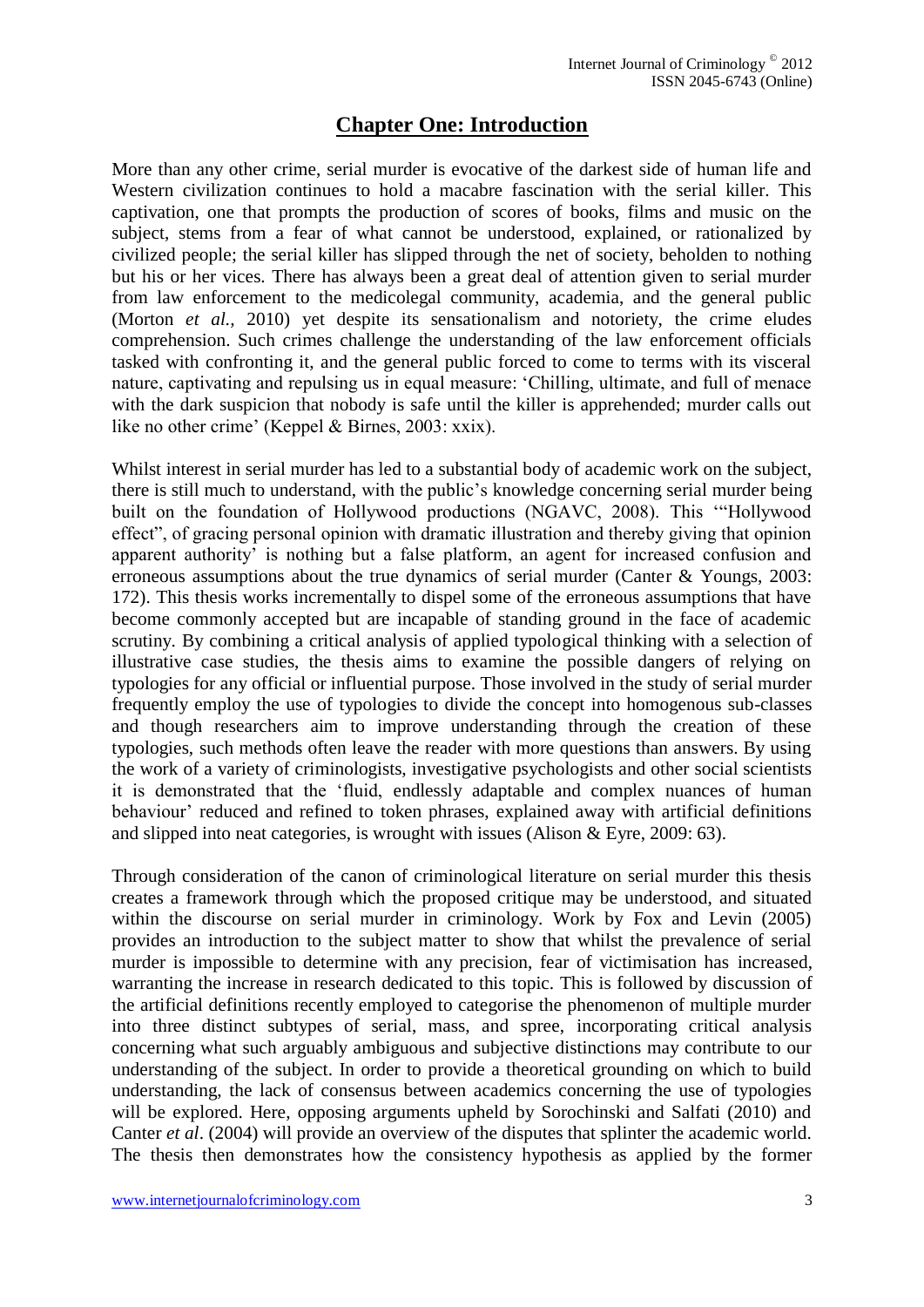researcher may not be affirmed with empirical support and that the veritable potpourri of information at variance with itself conjures questions of its validity.

By engaging in a critical discussion of the two foremost influential classification systems of serial murder it is argued that despite such enthusiastic adoption, particularly of the organised/disorganised dichotomy, the ideological use of such strict classification systems to explain the nuances of human behaviours is fundamentally flawed. Often considered as a baseline for the multitude of later variations, the widely influential organised/disorganised dichotomy by Ressler *et al*. (1986) and the latest version from Holmes & Holmes (2010) can clearly be seen to encompass the range of issues prevalent throughout typological thinking. Further to this, an evaluation of typologies across the five key stages of the subject allows for consideration of the utility, purpose, and appropriateness of their presence as a knowledge pool. These five areas are depicted as follows: the quintessential prevention of serial murder; investigation, detection, and crime scene analysis; offender profiling; use of typologies in a court setting, the legal implications; societal contentment.

The cultural specificity of typologies to date is discussed as an additional issue and one rarely considered in this subject. Through an application of Blagg's (1997) work on restorative justice it is argued that the study of serial murder necessitates greater efforts towards crosscultural comparisons as a presumption of transferability may be suppressing progress in this area. The omission of variables for hypothesised self-serving purposes suffers the same shortfalls as the lack of cross-cultural study incurs, preventing the application of insights to all serial killers alike and further damaging future study.

In order to reach a conclusion, the symbolic origins of the term 'serial killer' are considered as the impact of previous research has intertwined popular culture with academic authority, leaving even the phenomenon itself open to misconception. Having shown the limitations of typological thinking, the theory of behavioural consistency as put forth by Salfati and Bateman (2005) is subsequently applied as whilst their use cannot be condoned, an application and focus towards a low level theory of behavioural consistency is recommended as a future direction. Overall, it is acknowledged that whilst truths may be gleaned from typological study, this method should not be employed as anything other than a medium from which to redirect future study.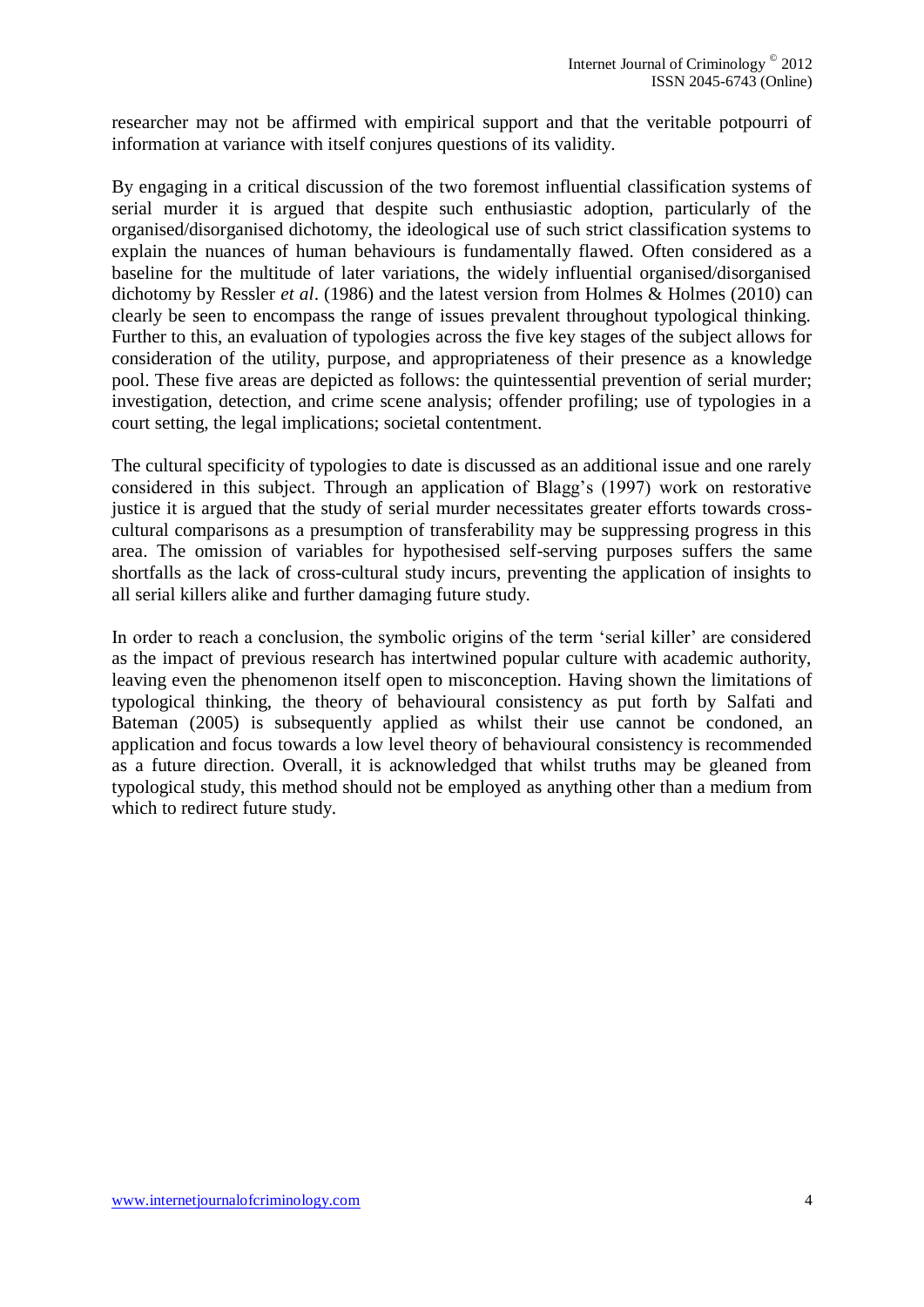# **Chapter Two: Methodology**

There is a clear responsibility for criminologists to contribute to the understanding of serial murder through research, as Fox and Levin (2005: 157) note, 'the fear and suffering provoked by serial murderers is extraordinary, warranting an attempt to understand who these offenders are and why they kill'. Whilst interest in serial murder has led to an increasingly large body of academic work on the subject (Dowden, 2005), there is still much to learn, therefore, this dissertation has been conducted in the format of a literature review defined by Champion as 'a preliminary examination of materials available as resources to bolster one's ideas about and explanations for events' (2006: 591). Through the use of existing data in the form of books, journals, websites and documentaries it has been possible to build a unique platform on which to base this project.

Primary research has not been pursued for a number of reasons including the limited time and funding available, though most crucially is the issue of accessibility to relevant research participants. The practicality of conducting primary research with either offenders convicted of serial murder, or specialist practitioners working within the field is fraught both with ethical concerns and does not easily lend itself to the remits of an undergraduate research study. Gaining access to research participants is a complication faced by the majority of researchers, however, particularly so with regards to the study of serial murder; access may be denied by penal institutions, subjects may be uncooperative and as Hinch (1998: 5) notes, 'Even when they agree to be interviewed, many may be unwillingly or unable to talk freely about their crimes'. Additionally, the aim of this dissertation is to examine the utility of preexisting typologies used to interpret serial murder, therefore, although primary research may have been able to offer some unique and interesting insights in this instance, literary analysis was considered to be the most appropriate method for the compilation of this report.

Utilising secondary sources as opposed to conducting primary research has a number of notable advantages as Riedel observes, 'many of the phenomena of interest to crime researchers are so difficult to observe directly that secondary data are the only practical source of data' (2000: 4). This is particularly the case for original crime scene details, access to which can be obtained through books at the convenience of the literary researcher. One such example is Wilson and Wilson's (1995) text which provides detailed yet concise accounts of the movements of a vast number of serial murderers; information which would not otherwise be readily available.

Primary research techniques can be reinvented to correspond to literary analysis, as is the case with 'snowball sampling' whereby further research participants are discovered through the initial parties involved (Bryman, 2008) thus the sample builds upon itself until an appropriate amount of data has been gathered. The utility of a bibliography is extensive if used in this way to locate information beyond that which was initially found and this approach was of particular benefit in finding journals as Dowden (2005) notes that it is rare for researchers in this area to contribute multiple articles, therefore, those articles available are spread across a wide range of journals.

www.internetjournalofcriminology.com 5 The Internet is a valuable vehicle for research as it makes information easily accessible, interlinked and usually cost-free, whilst also facilitating access to international research sources (Noaks & Wincup, 2004). This is of particular benefit when researching an issue such as serial murder as a substantial body of literature is based with America via the FBI's Behavioural Science Unit or leading commentators such as Holmes and Holmes (2010).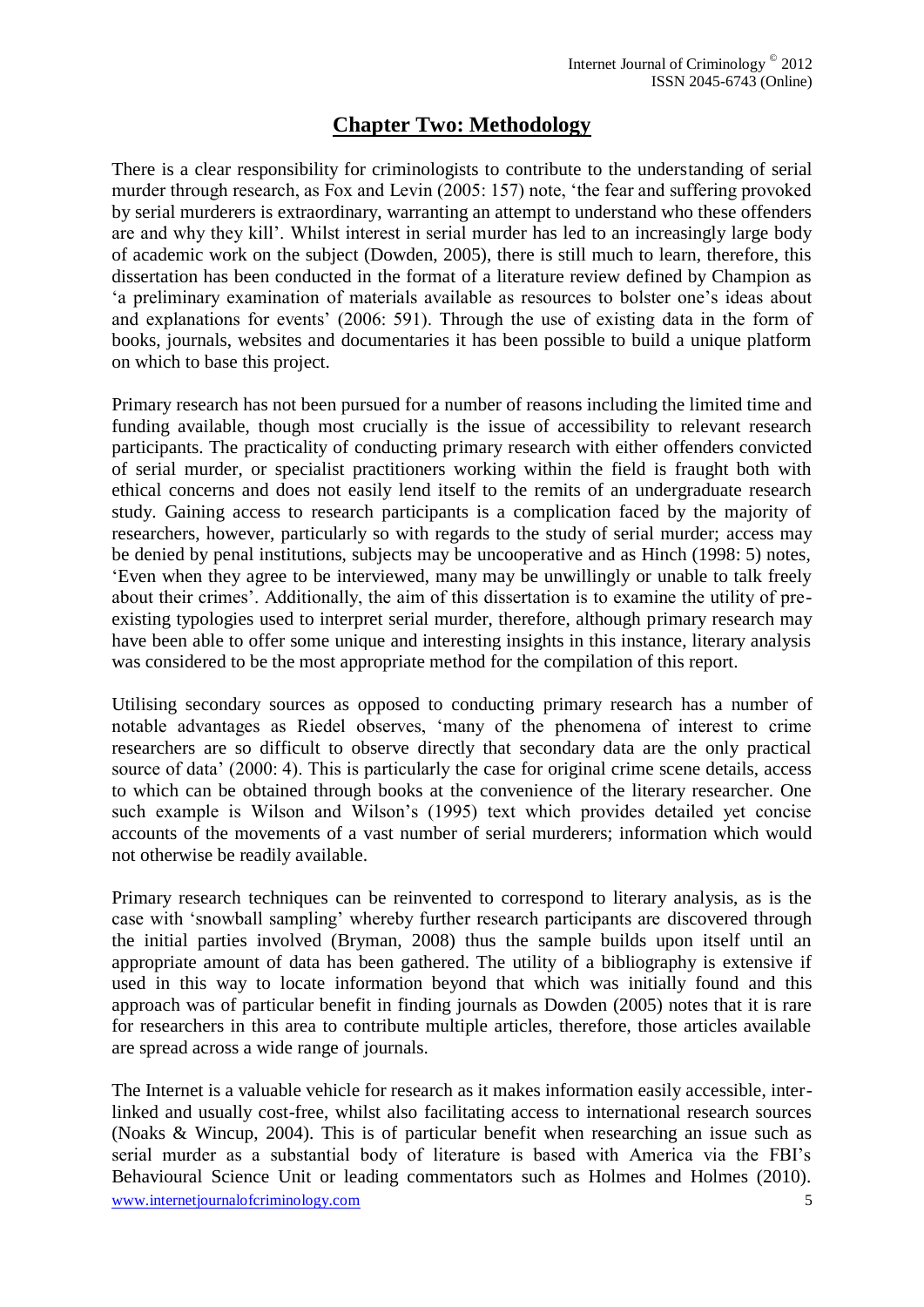However, the credibility of Internet sources is an issue which must be closely monitored by the researcher as in theory anyone can publish on the Internet thus it is imperative for anyone conducting research to carefully vet their findings before using an Internet resource for academic purposes.

A significant proportion of available information on serial murder stems from academic commentators who draw on their own experience and interviews to make conclusions. This can be problematic because any information provided by the serial killer is retrospective whilst Hickey (1997: 231) notes that 'Hindsight can easily distort reality and mold it to the psychological needs of the offender'. This issue is heightened further insofar as the data available may have been collected for purposes other than those being studied by the literary researcher (Champion, 2006; Riedel, 2000) thus the data will not be specifically designed to address the newly proposed question. As such, researchers will have to 'refashion tools' in order to interpret the available information (Riedel, 2000: 7) and therefore, whilst in-depth practitioner knowledge is a vital part of this subject, such material must be treated with caution when employed to address means other than those originally intended.

It should be acknowledged that any methodological approach to a complex and emotive issue such as serial murder is likely to invoke some difficulties when attempting to offer reliable and representative outcomes. In this instance, however, literary analysis has enabled the allocated research time to be spent both collating and *analysing* a substantive volume of existing data, potentially adding further validity to the conclusions reached in this research. Therefore, any limitations or disadvantages from the exclusion of primary research have been outweighed by the strengths of utilising secondary resources for the completion of this report.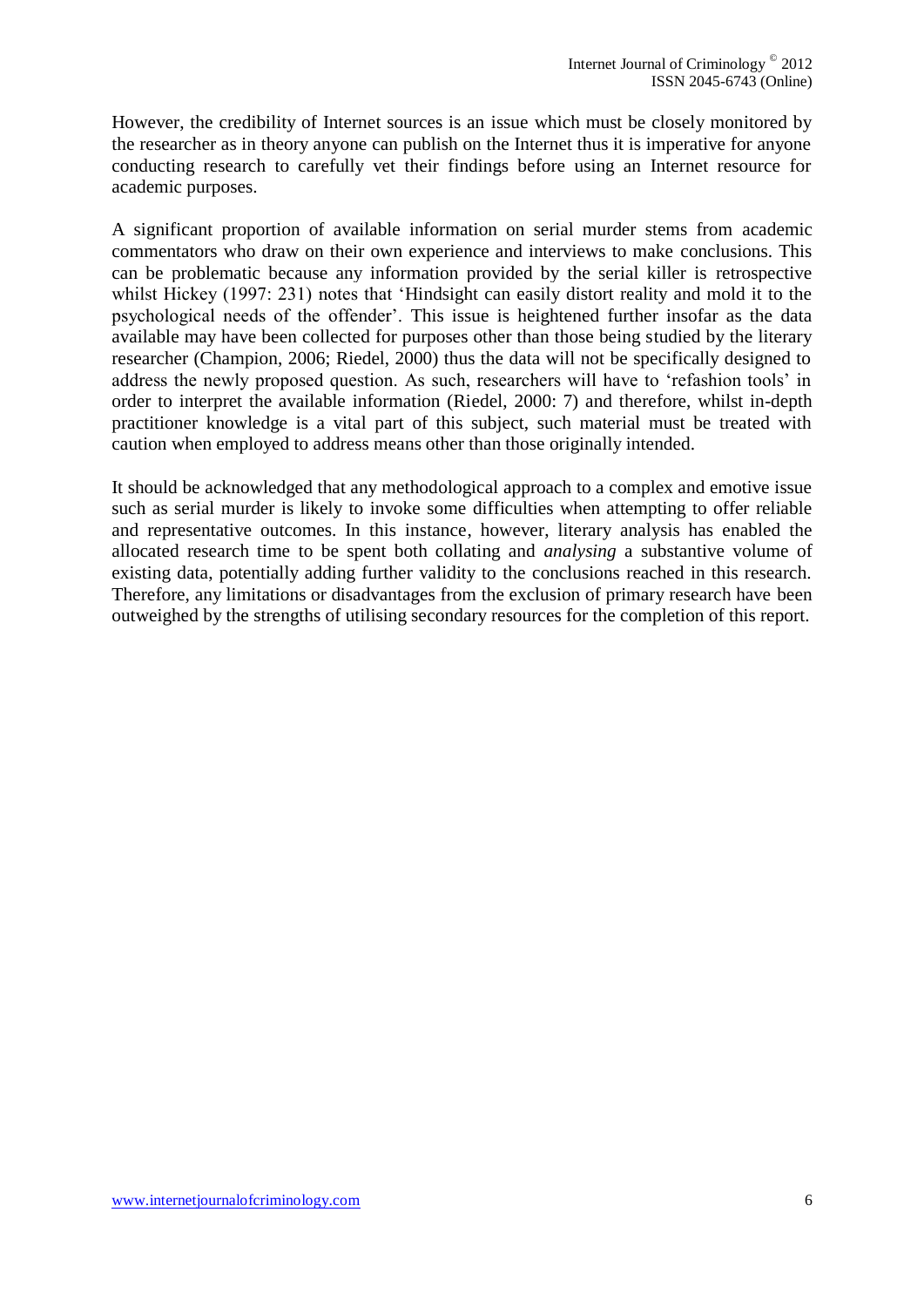## **Chapter Three: Serial Murder: Definitions and Divides**

#### Defining Serial Murder

Serial killing is not a new phenomenon and instances of multiple homicides have been documented throughout history. Howard (2010) presents the case of Liu Pengli, king of the Jidong (pre-Buddhist China) in 144 BC, who persistently murdered large groups of slaves for sport. It is reported that by the end of his reign, he was responsible for the murders of at least 100 people. Holmes and Holmes (2010) present a number of examples of those who have killed in a persistent, consecutive fashion but were not termed serial killers, including 'Billy the Kid', who allegedly totalled 21 victims during his brief life from 1859 to 1881, and a number of mob figures based in large cities in the United States. These acts are seen to be fundamentally and characteristically similar to acts of multiple murder committed today despite not being viewed as incidents of serial murder at the time. As affirmed by Jenkins (2009: 4), 'the social and rhetorical construction of multiple homicide is thus a continuing cultural process'; what has changed is the interest from academics, media and public alike in the terminology used to describe and prescript the characteristics of such actions.

The recent growth in interest in the subject of serial murder has academics questioning whether we are 'in the throes of an epidemic' (Fox & Levin, 2005: 31). However, due to the incalculable number of unsolved or undetected cases, it is not possible to determine with any precision the prevalence or incidence of serial murder (Simons, 2001; Fox & Levin, 2005). Calculating long-term trends is also next to impossible due to disparities in reporting and improvements in detection, as well as changes in definition that profoundly affect the classification of multiple homicide (Fox & Levin, 2005). As a result, there is much discrepancy amongst academics as to the total number of serial killers present in the population at any one time. O'Reilly-Fleming (1996) is amongst those who are of the opinion that serial killers represent the minority few, totalling approximately ten in operation in the United States at any one time and accounting for an estimated 100 victims each year. Contrary to this, Holmes and DeBurger (1988) estimate a much higher figure of 350 unidentified serial killers active in the country, and Norris (1988) writes that the Federal Bureau of Investigation estimate as many as 500.

www.internetjournalofcriminology.com 7 The present terminology used to distinguish a category of serial murder from other types of multicide was not made available until Robert Ressler, special agent of the Federal Bureau of Investigation (FBI), first coined the term 'serial killer' in the mid 1970s (Seltzer, 1998). Less than a decade later, and following the growing interest in the subject of multiple murder, the FBI's Behavioral Sciences Unit was responsible for the creation of a trichotomy of multiple murder (Fox & Levin, 2005). This divided the committal of several murders into three distinct subtypes – serial, mass and spree (ibid) – and remains the most widely accepted contemporary view of multiple murder (Gresswell & Hollin, 1994). Serial murder is defined in the Crime Classification Manual by Douglas and Ressler *et al*. (2006: 20) as 'three or more separate events in three or more separate locations with an emotional cooling-off period between homicides'. Mass murder has been defined by the FBI as 'homicides involving the murder of four or more victims in a single episode' (Fox & Levin, 2005: 17) and the final distinguishing category, spree murder, is defined as 'killing at two or more locations with no emotional cooling-off period between murders... [and are] all the result of a single event, which can be of a short or long duration' (Douglas *et al*., 2006: 20). The validity of the spree murder category, specifically in reference to the notion of a 'cooling-off period', has been central to recent discussion. Attendees of the Serial Murder Symposium, hosted in 2005 by the FBI with the aim of pooling the collective knowledge of respected experts in the field,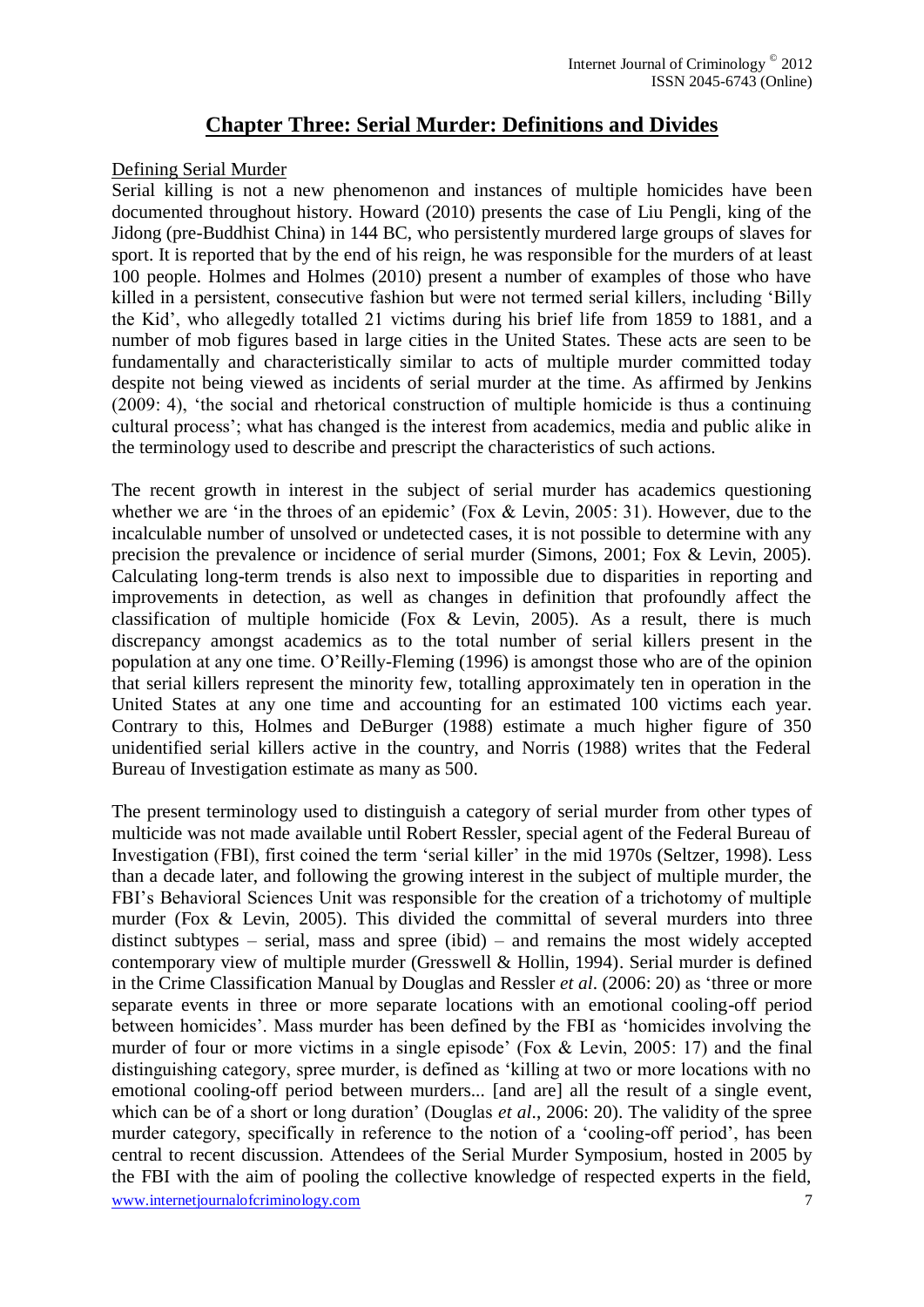voiced concerns that such a concept created arbitrary guidelines and enhanced confusion (NGAVC, 2008). Fox and Levin (2005) also noted this issue in reference to the use of the spree category as a third wheel category, most often used to identify cases which do not tidily rest in either the mass or serial murder categories.

Until the creation of the trichotomy no sub categorisations of multiple murder were ever applied within law enforcement or academia. The artificial categorisation of serial murder, mass murder, and spree murder as separate subtypes, merely predicated on the timescale of attacks, has been the subject of much discrepancy amongst academics and has often been described as a red herring, a 'meaningless distraction [rather] than a helpful distinction' (Fox & Levin, 2005: 18). The case of Daniel Harold Rolling, also known as 'The Gainsville Ripper' (Holmes & Holmes, 2010), is a useful illustrator of the issues created by arguably unnecessary classification systems. In 1990, Rolling was responsible for the sadistic murder of five college students over a period of three days on a university campus in Gainsville, Florida (Fox & Levin, 2005). However, Rolling was also responsible for a triple homicide the previous year in Shreveport, Louisiana (ibid). By virtue of the definitions provided above, Rolling's crimes could be considered to have characteristics of mass, spree, and serial killing – dependant, as Fox and Levin (2005) note, only on the point of reference.

Not only does such ambiguity render the distinction problematic in terms of distinguishing the type of killer, but the definitions provided by the FBI are not universally, or even academically accepted as fixed descriptions. Individual academics often impose their own interpretation of these definitions throughout their research, providing different thresholds in terms of the number of victims, the motivation of the killer, and the temporal separation necessary to qualify as one type (NGAVC, 2008). As a result, 'studies which purport to examine incidents of serial murder may focus on differing populations of offenders, depending upon the definition of serial murder employed' (Ferguson *et al*., 2003: 292). Holmes and Holmes (1998: 18) for example, specify the criteria for serial murder as 'the killing of three or more people over a period of more than 30 days, with a significant coolingoff period between the killings'. In comparison with the definition provided by the Ressler *et al*. (2006), this definition makes no specification of a change of location, but does require a thirty day minimum period of murderous behaviour, potentially impacting the acknowledged offender population. Furthermore, at an FBI conference in 2005 there were discussions as to whether or not the definition of serial murder should be altered and the threshold lowered to include those crimes with two or more separate events (Douglas *et al*., 2006), indicating that the classification is very much still a work in progress.

Sorochinski and Salfati (2010), when considering the significant amount of research dedicated to the importance of time intervals between offences of murder, find it questionable that despite such a distinction being described as central to formulating the definition for serial murder, at no point is either the length or the significance of such an interval ever clearly delineated. To make matters worse, McKenzie (1995) notes a number of occasions when authors continue to use several of the terms interchangeably; with this in mind, it is appropriate to question what such a distinction, ambiguous as it is, contributes to the understanding of multiple murder.

#### Arguments Concerning the Use of Typologies

It remains the case that there are many different classification systems employed by academicians, members of law enforcement groups, and members of the mental health community to identify, analyse and assess serial murderers (Morton *et al*., 2010) yet 'while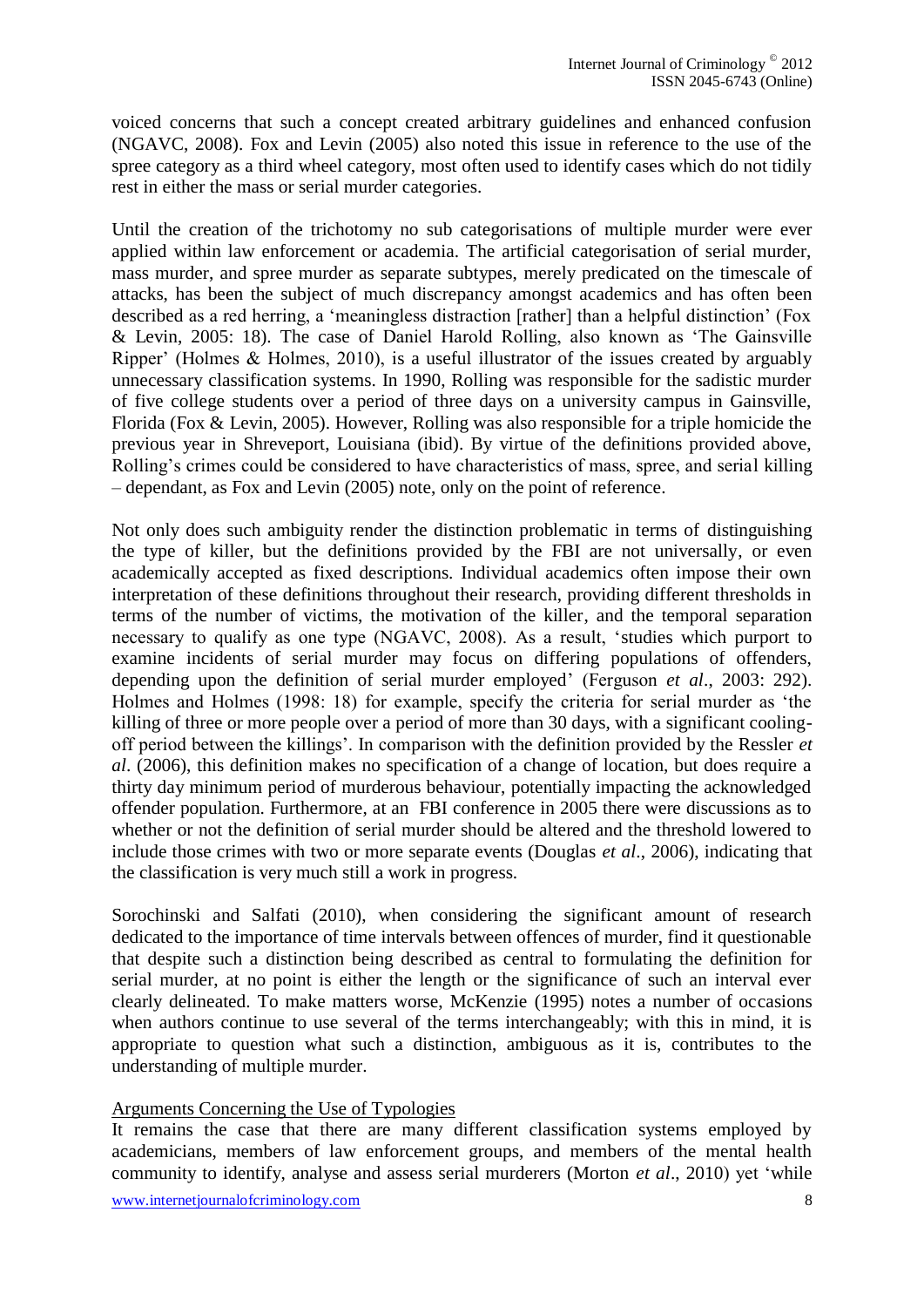there has been significant, independent work conducted by a variety of experts to identify and analyze the many issues related to serial murder, there have been few efforts to reach a consensus... regarding these matters' (NGAVC, 2008: vii). Available literature concerning itself with a discussion of serial murder can be split into two competing arguments. The first of these is demonstrated by Sorochinski and Salfati (2010: 110) who apply the consistency hypothesis, as outlined by Canter (1994), to argue that 'since people in general are not found to behave at random, it is reasonable to expect some degree of consistency in offenders' behaviours as well'. This is a plausible argument until scrutiny is applied: firstly, the study of serial murder inherently deals with those most rogue from the values of society; their inconsistency follows by default. Secondly, evidence to support a high degree of consistency across a series of offender behaviours must be examined before the prediction can be awarded any empirical value.

The use of typologies and classification systems to organise offenders and their behaviours into subgroups is a commonplace occurrence within this subject and although, as argued by Fox and Levin (2005), a heterogeneous phenomenon such as serial murder may necessitate a breakdown of information in order to formulate understanding, such a system as is currently employed is contentious at best. This is the other side of the divide: Canter *et al*. (2004: 296) argue that such classification undermines existing understanding of serial murder as 'human beings rarely fall into distinct types and therefore any approach that seeks to use a template for defining the characteristics of a distinct type is not likely to find much empirical support'. All classification systems, it may be argued, are bound by the subjectivity of the creator and his, or her, knowledge pool and opinions. Additionally, Alison and Eyre (2009: 63) argue that typologies have an unadvisable tendency to provide only a 'terribly restricted menu of choice' from which to consider the complexities inherent in human behaviour.

Unfortunately even if one were to discount the issue of restriction, the existence of so many varieties of classification systems is counterintuitive: the provision of manifold answers lessens the likelihood that any one of them is *right*. Such is the desire of many academics to be the one to propose the definitive *neat* answer to the problem of sorting – and hence understanding – those who commit multiple homicides, that the waters of understanding are made ever murkier by the multiplicity of conflicting theories. Palermo (2002: 384) argues that the abundance of classification systems 'makes one question whether criminal profiling may differ on the basis of the methodology used and on the culture, pertinent knowledge, and possible prejudicial attitudes on the part of various researchers'. Typologies in this instance may be regarded as no more than an academic exercise and little more than conjecture.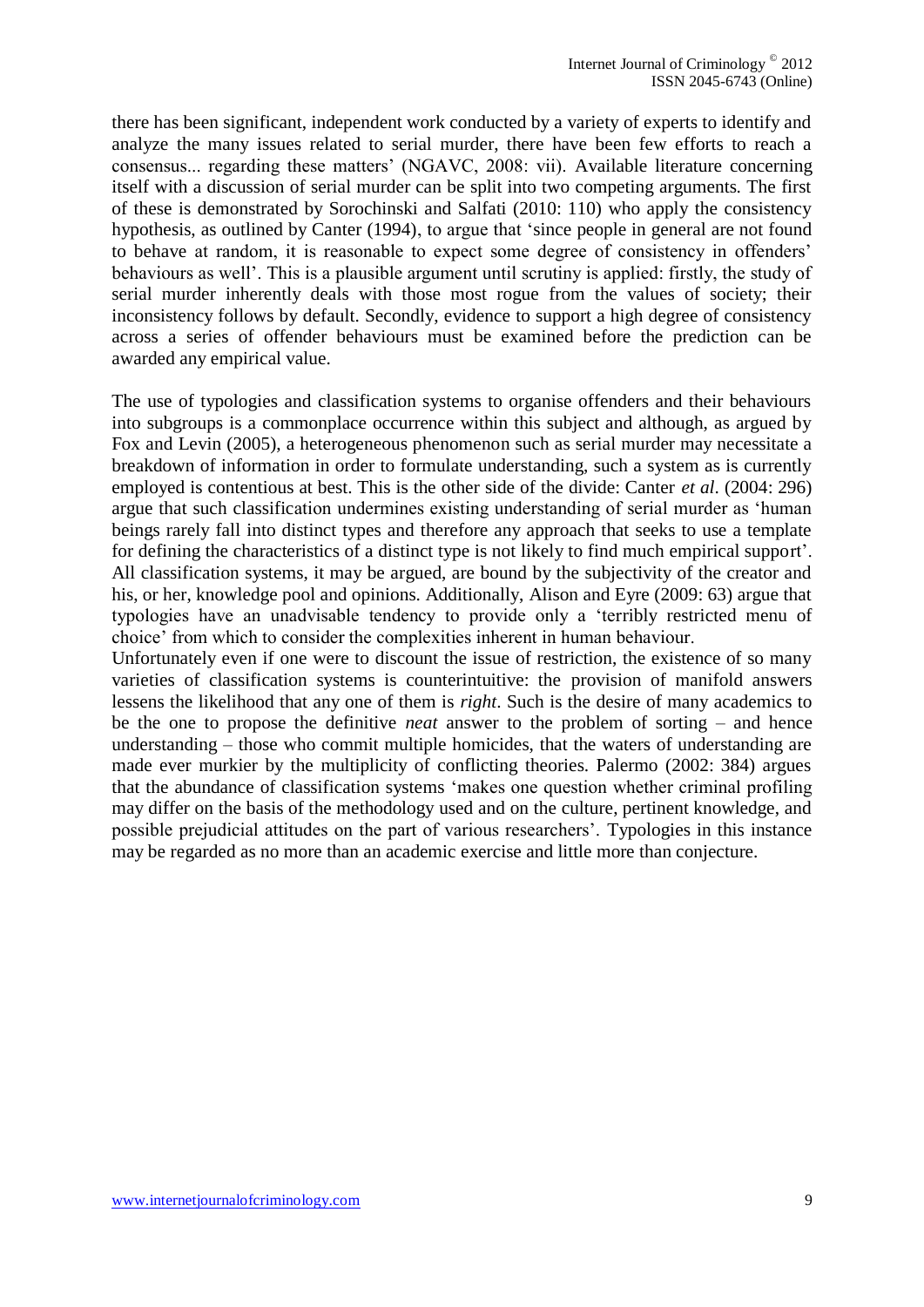## **Chapter Four: The Utility of Typologies**

#### Classification Issues

Anyone intending to draw on typologies for any academic or investigative purpose should be aware of two assumptions that are invariably made (Canter & Wentink, 2004). Firstly, that the co-occurrence of characteristics specific to each type will happen frequently enough to separate that type from the next and secondly, that the characteristics specific to one type will not with any frequency co-occur with the specified and distinct characteristics of any other type (ibid).

There exist a large number of classifications that claim to identify types of serial murderer: some claim to depict causation, others to facilitate diagnostic analysis (Hickey, 2006). It is said that, dependent upon the authority read, there exist somewhere between two and eleven types of serial murderer (Megargee & Bohn, 1979). Such disparity is intrinsic to this discussion. What follows here is a discussion of two influential typologies followed by a critical analysis of the purpose of classifications, both initially proposed by the individual researcher(s) and later interpreted by others. These are considered across five settings: prevention; investigation, detection, and crime scene analysis; offender profiling; use of typologies in a court setting, the legal implications; societal contentment.

Possibly the most widely cited classification system for serial murder is that which was put forth by Ressler, Burgess, Douglas, Hartman and D'Agostino (1986) titled 'The Organized/Disorganized Dichotomy'. This dichotomy was initially designed to facilitate the elicitation of recognisable patterns within serial sexual murders (Ressler *et al*., 1986) though it was later used to differentiate between all sexual homicides and also occurrences of arson (Canter *et al.*, 2004). Ressler *et al*. (1986: 291) claim that 'facets of the criminal's personality are evident in his offense. Like a fingerprint, the crime scene can be used to aid in identifying the murderer'. It is by analysing this 'fingerprint' that they propose to be able to place the offender into one of two categories: organised or disorganised. It is proposed that each one of these categories describes characteristics indicative of both the offender's lifestyle and of his crimes (Canter *et al*., 2004), and Ressler *et al*. (1986) affirm that they are able to establish crime scene differences and identify characteristics that could be used to compile a criminal profile. According to Ressler *et al*. (1986: 291), 'An organized murderer is one who appears to plan his murders and who displays control... The disorganized murderer is less apt to plan, and his crime scenes display haphazard... behavior'. Crime scene characteristics of an organised offender are depicted as planned: the researchers postulate that the organised offender is likely to supply and remove a weapon for committal of the offence, display control of the victim in the form of restraint, and commit acts of a sexual nature with the live victim. Conversely, the crime scene of the disorganised offender will present minimal evidence of organisational or planning behaviours, minimal evidence of the use of restraints on the victim, and maximum evidence of disorder, including evidence such as blood or fingerprints and a discarded murder weapon. In addition, the disorganised offender is more likely than the organised to position or keep the body of the victim and perform acts of a sexual nature on the body of the deceased. According to Ressler *et al*. (1986) these idiosyncrasies will be prevalent across 'organised' and 'disorganised' crime scenes.

In terms of identifying the offender as an individual Ressler *et al*. (1986) provide a number of profile characteristics, a selection of which are listed below: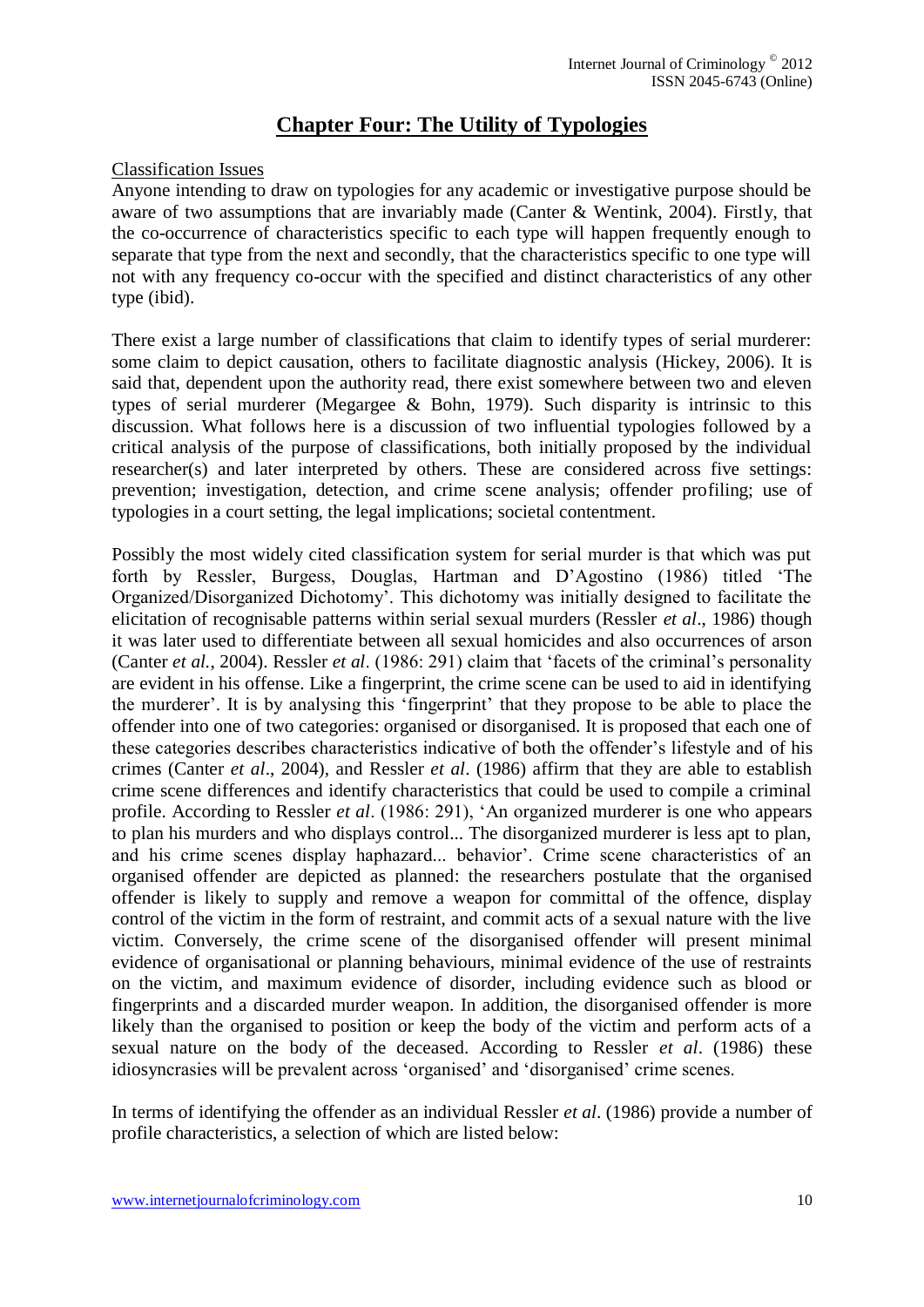Organised offenders are said to be of average to high intelligence, skilled in their profession, socially competent, under stress and be harbouring feelings of anger or depression at the time of the offence, and are likely to be avid followers of crime events in the media (ibid).

In contrast, it is said that disorganised offenders are likely to be of low birth order, below average intelligence, socially incompetent, battling feelings of fear and confusion at the time of the murder, have prior knowledge of or contact with the victim, and live alone (ibid).

Regarded by some as 'seminal in the field' (Palermo, 2002: 384), the dichotomy has been the basis for numerous further modes of classification. Widely accepted as a conceptual tool by law enforcement officials, particularly in the United States, its influence can be seen across broad variety of areas including both investigative and court settings, offender profiling, and theoretical understanding (Canter *et al*., 2004; Ressler *et al*., 1986). However, despite its extensive adoption there exist a number of uncomfortable discrepancies within the organised/disorganised framework which pose a serious concern, and issues relating to its validity and reliability have been consistently noted by those in academia (Holmes & Holmes, 2010; Canter *et al*., 2004; Fox & Levin, 2005). Most apparent is the limited, and self-serving, data sample comprising only 36 consenting individuals. The opportunity sample of offenders is of particular concern as the data gathered cannot be said to be reflective of any wider audience. Furthermore, the data gathering process did not rely merely on crime scene characteristics but also took the form of interviews. Any information gathered through this method is therefore subjective and open to manipulation not only by the researchers but also, and particularly, by the interviewees.

The organised/disorganised dichotomy has been wholly disputed by Canter *et al*. (2004) whose research found that not only are ambiguities existent throughout but that fundamentally, organised and disorganised are not in fact two opposing categories in any dichotomous sense. The researchers tested the dichotomy using 'the multidimensional scaling of the co-occurrence of 39 aspects of serial killings' to conclude that the results revealed 'no distinct subsets of offense characteristics reflecting the dichotomy' (Canter *et al*., 2004: 293). The organised/disorganised dichotomy therefore fails to meet both the requirements provided by Canter and Wentink (2004) and outlined at the beginning of this chapter: even Ressler *et al*. (1986: 293) openly admit that 'there are no situations where the organised and disorganised offenders are mutually exclusive'. Lastly, the study possesses elements indicative of a self-fulfilling prophecy as the researchers' intentions were never to test the discriminatory power of their dichotomy, least of all on a sample that was not drawn up specifically as a tool to illustrate their dichotomy: it is, for all intents and purposes, a 'reification of a concept rather than an empirical validation of it' (Canter *et al*., 2004: 296).

Holmes and Holmes (2010), in the third edition of their work, classify serial murderers in accordance with the killers' anticipated gains and basic motivation as well as background characteristics, crime scene evidence and spatial behaviours of offenders. It is argued that the locus of motivation is either intrinsic or extrinsic to the personality of the killer in question and anticipated gains are either psychological or material. On the basis of these conclusions Holmes and Holmes (2010) identify four types of serial murderer: visionary, mission, hedonistic (subcategorised into lust, thrill, and comfort), and power/control. The visionary serial killer is one who has suffered a break with reality, 'is psychotic... experiences visions and hears voices' (Holmes & Holmes, 2010: 45). The mission serial killer 'kills "undesirable" people... Whomever the killer defines as such... is not psychotic and is geographically stable' (ibid). The hedonistic serial killer of the lust or thrill type kills because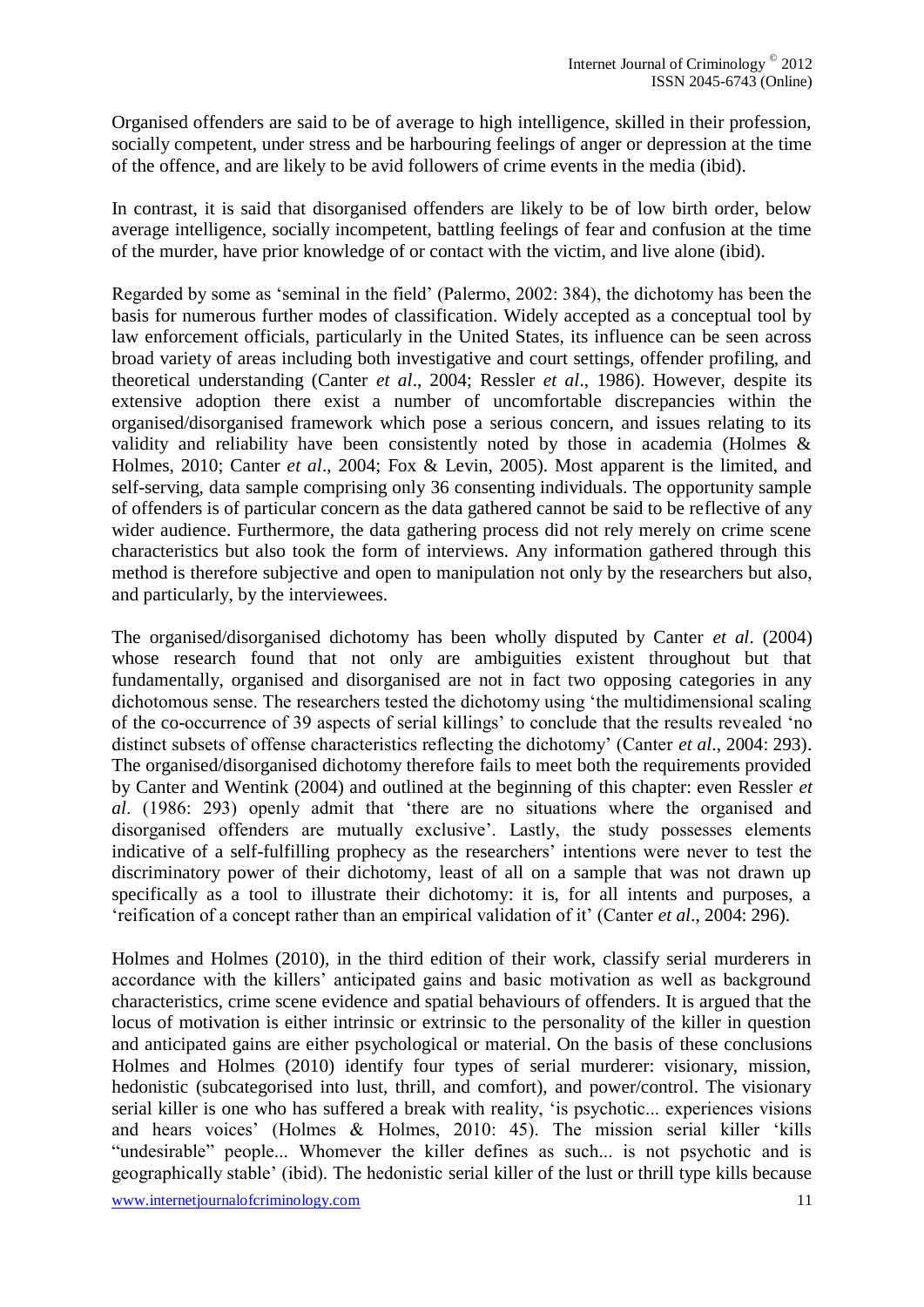he finds enjoyment in the act with sex often playing an important factor. The hedonistic serial killer, under the comfort heading, is a category predominantly for females who kill for reasons of creature comfort. And lastly, the power/control serial killer is depicted as killing 'because he enjoys the feel of controlling the entire future, the destiny of his victims' (ibid).

Using this system Holmes and Holmes (2010) proffer the ability to effectively categorise offenders according to their crime scene behaviours and claim to be able to draw inferences about the personality of the killer at large. However, not unlike the organised/disorganised dichotomy, there is little empirical support or validation for the typology put forth by Holmes and Holmes (2010). Whilst the researchers utilised both case material and a selection of their own interviews with such offenders, 'they give no systematic account of exactly how that material was utilized to devise their system of classification' (Canter & Wentink, 2004: 5). Furthermore, the typology openly acknowledges failures such as the lack of validity within the organised/disorganised dichotomy, yet elements of the work by Ressler *et al*. (1986) can clearly be seen throughout their classification system. The visionary serial killer is often described as disorganised and the power/control serial killer as organised both in their crime scenes and mindsets.

In the same way that Ressler *et al*. (1986) recognised that the categories of organised and disorganised could not be said to be mutually exclusive, Holmes and Holmes (2010) acknowledge that there will be instances in which offenders will exhibit behaviours and perceivable characteristics that could be applied to more than one category. Unfortunately there is an absence of operational definitions and instructions as to how to proceed if and when this overlap occurs, and it occurs arguably more frequently than it should, which makes effective differentiation unreliable. This has been noted as being of particular concern in reference to the power/control category, for which numerous overlapping crime scene characteristics have been identified (Fox & Levin, 2005; Canter & Wentink, 2004; Ferguson *et al*., 2003). Ferguson *et al*. (2003) argue that it is possible to find elements of power in almost any crime setting, and therefore to include it as a motive for serial murder is unwise, as it is not a reach to argue that the vast majority, if not the entirety, of criminals act out of a desire to express power. For Canter and Wentink (2004), upon empirical examination of the typology in question, power/control appeared to encompass elements which consistently cooccurred with numerous other characteristics. In other words, the variables included under the definition for power/control provided by Holmes and Holmes (2010) appeared central to all aspects of serial killing, and were not solely confined to the power/control category.

#### Applications of Typologies

These criticisms cast a new light on the utility of typologies. However, numerous sets of such information are still widely used and disseminated across society. In respect of this, possible contributions of such systems, both in general terms and specific to the typologies discussed will now be considered.

#### Prevention

By their nature, classifications are reactive: to make its case, the development of a system of classification must rely upon past crimes. This method, though unavoidable for the development of the aforementioned, suffers from the inherent problem that any classifications will be an essentially self-selecting database, making inferences based solely on those captured. Sorochinski and Salfati (2010) discuss the possibility that solved homicide series carry higher consistency thereby enabling their resolution, whereas the unsolved remain so due to lower consistency across offending behaviours. As a result, any conclusions drawn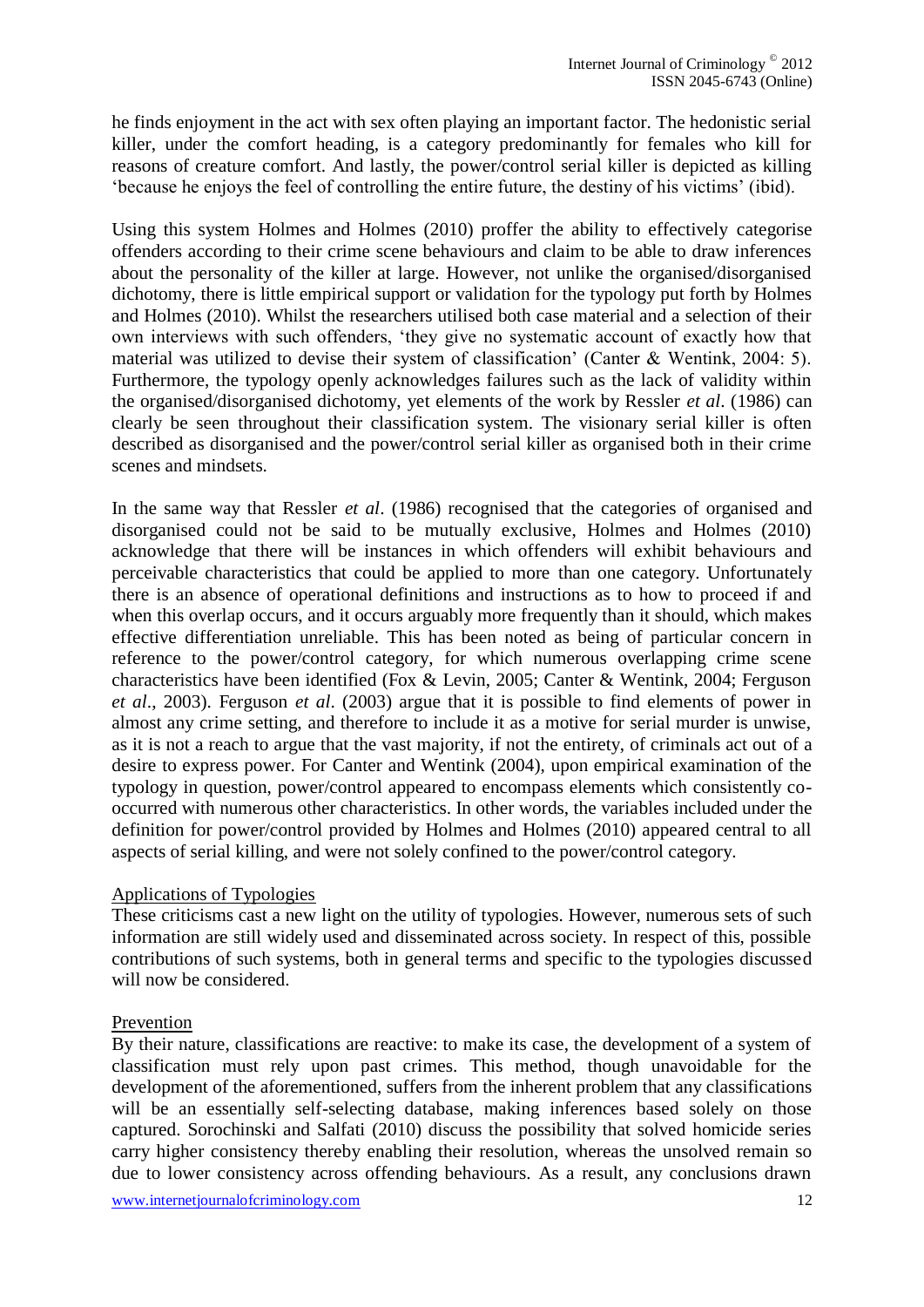from past data invoke numerous questions as to their generalisability. Ferguson *et al*. suggest that any psychological disturbance that can be seen as prevalent amongst serial murderers may also not be considered a common trait:

'if psychological disturbance is noted in serial murderers who are apprehended, this may be because their psychological disturbance is the cause of their apprehension, rather than their pattern of homicides. Thus, apprehended serial murderers represent an essentially self-selecting sample who are not representative of serial murderers as a group' (2003: 289).

Serial murder typologies are fundamentally nonsensical in the prevention of serial homicide: despite claims to the contrary, it would appear that typologies such as those provided by Ressler *et al*. (1986) and Holmes and Holmes (2010) are only capable of providing accurate insight when furnished with the offender, the victim, and the crime scene to analyse. The infamous case of 'Jack the Ripper' provides the perfect example of this deficiency. 'Jack the Ripper', responsible for the murders of at least five female prostitutes in the Whitechapel area of London in the year 1888, remains unidentified. Holmes and Holmes (2010) have speculated that if 'Jack the Ripper's' victim selection was a product of his distaste towards prostitutes and his ambition to rid the area of undesirable people then his actions emulate those of a mission-type serial killer. However, if his victim selection was a product of ease and accessibility this cannot be said to be the case. Ferguson *et al*. (2003: 290) note a discernible risk that researchers or investigators may confound the aspect of motive by projecting motives which may be inaccurate onto a murder, yet without the inclusion of motive, typologies provide no more than a summary of crime scene variables. There have been countless attempts at profiling 'Jack the Ripper' over the years, all suffering from the same issues. In this way it can be seen that without access to both the crime and the criminal, researchers can only speculate as to the appropriate categorisation.

#### Investigation, Detection, and Crime Scene Analysis

Serial murder presents police with the unenviable task of 'finding a criminal when there is no known connection between him and his victim' (Canter, 1994: 4). With limited resources and increasing demands being placed on their time, typologies and profiles are being 'seized on' by law enforcement officials desperate for answers (ibid). However, typologies of serial murder are reliant on the assumption that the offenders' behaviour will remain static over the entirety of their offending and be distinguishable from other crimes of the same nature. Unfortunately, this can rarely be said to be the case: whilst the majority of studies have focussed on individual detectable behaviours at crime scene level, this is unlikely to provide an accurate image of a single perpetrator. The idea of a criminal *fingerprint*, or calling card is well used in fiction literature, yet this is misleading. Sorochinski and Salfati (2010: 114) note that homicide is effectively 'an interaction between the offender and the victim... how the victim responds during the assault can have a direct impact on the offender's actions, and thus the manner in which the murder unfolds'. Hickey (2006) identifies a wide range of variables, such as loss of control, which can affect the details of a crime and sequentially the crime scene with which investigators are left – the salient influence of victim participation encounters earlier support from von Hentig (1948: 384) who wrote that 'In a sense the victim shapes and molds the criminal... To know one we must be acquainted with the complementary partner'. Such are the short comings of serial murder typologies that the victim as an influential factor is often overlooked with grievous consequences: by focussing too intently on easily influenced variables it is possible to miss other variables of equal or greater importance.

Furthermore, offenders have the potential to be in control of the shadow they cast: given that the majority of classification systems rely on an element of motivation to type an offender,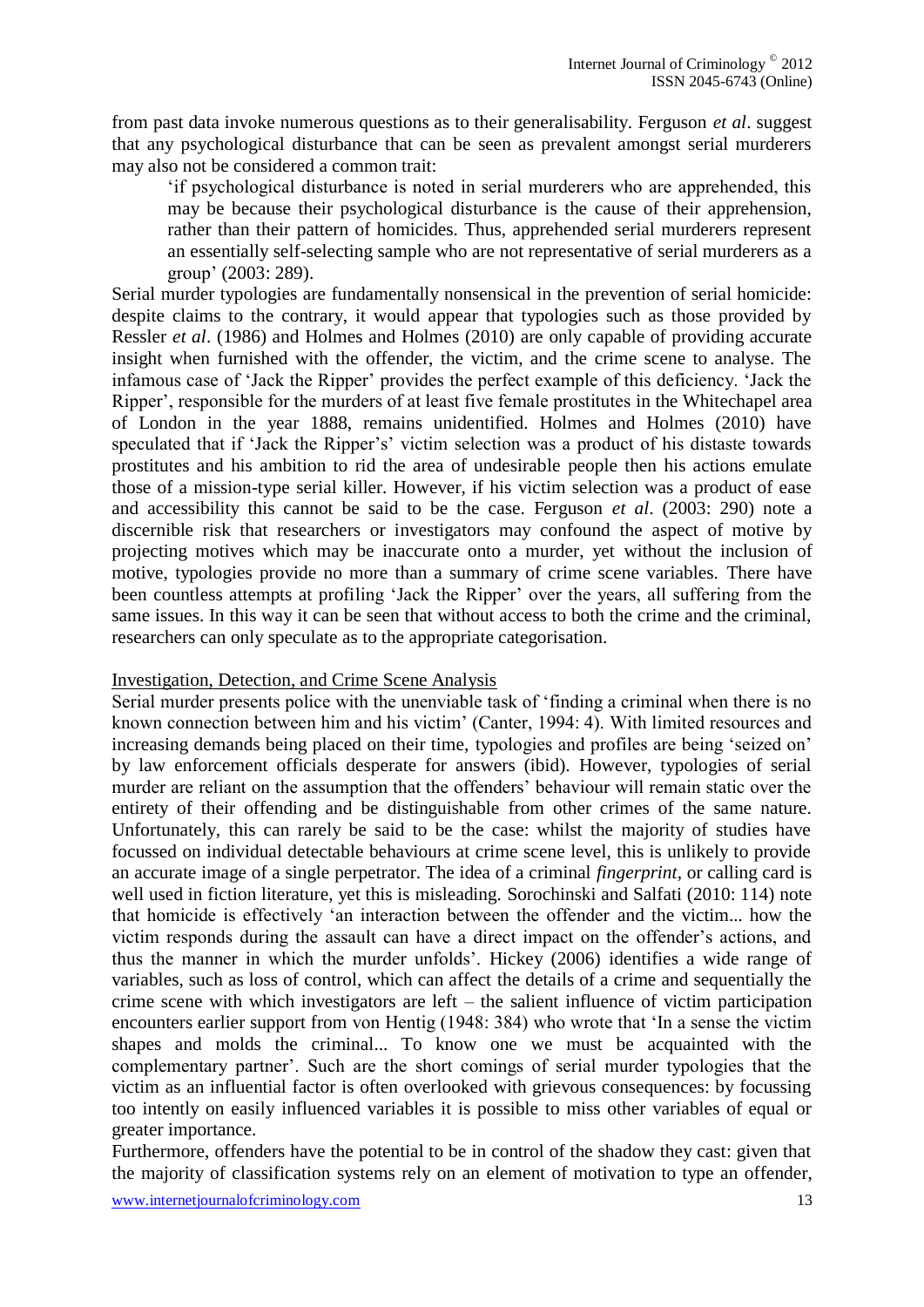such an application is open to exploitation. This can be seen in the case of David Berkowitz, who shot and killed six women in vehicles with their male partners in the years 1976 and 1977 (Holmes & Holmes, 2010). At trial Berkowitz claimed to have been possessed by demons, confessing to having received instructions as to how and when to commit the murders through his neighbour's dog, earning him the self-imposed title the 'Son of Sam' (ibid). However, it is reported that later in 1994 during a personal interview with Robert Ressler, former profiler for the FBI and co-creator of the organised/disorganised dichotomy, Berkowitz recanted his previous story claiming instead that he committed the murders out of a desire to prevent the creation of illegitimate children such as himself (ibid). Had the typology provided by Holmes and Holmes (2010) been utilised and imposed on Berkowitz's initial confession, the 'Son of Sam' would have been classified as a visionary killer on account of his psychotic experiences of voices and visions. However, were we to take Berkowitz's second and altered confession as truth then Berkowitz would qualify as a mission killer. In addition to the above confessions, Berkowitz at one time also stated that he experienced a sexual thrill when committing the murders (ibid). This case illustrates the dangers of assigning such fluid and interchangeable categories to an offender on the basis of perceived motivation after the fact.

The case of Richard Kuklinski delineates the dangers of assigning a category to an offender based on crime scene characteristics only, without a recognisable perpetrator. Richard Kuklinski was personally responsible, by his own admission, for the murders of more than 100 people, and was finally convicted in 1998 after a 30 year career of contract killing (America Undercover, 1992). As a professional hit man, Kuklinski had no discernible pattern: his methods were wide ranging, from cyanide poisoning to strangulation to shooting and were designed with deliberation to deceive law enforcement (ibid). Kuklinski often abstained for months or even years between murders (ibid) and the absence of a discernible pattern made his crimes notoriously difficult to profile (Holmes & Holmes, 2010). The application of any theory reliant upon consistency or reading crime scene details to find a common offender would undoubtedly fail in such a case and may therefore provide no insight, speculative or otherwise, as to the nature of the offender. Indeed, Kuklinski was only eventually apprehended following a series of mistakes on his behalf and extensive investigative and undercover work by police authorities. Such a case highlights the ever present question of the utility of typological thinking if these methods can so easily be circumvented by the offender at such a high price.

Finally, typologies lack the scope for recognition of progression on the part of the killer, focussing on the offender as an unchanging entity and often assuming that the way in which an offender commits their crimes will remain the same *ad infinitum*. What they fail to recognise is that a serial killer was not always a serial killer, and therefore will not emerge *fully formed*. It is therefore counterintuitive to assume that any offender may be reliably classified under the same type for the entirety of his series. Offenders may mature or change in any element of their crime for a number of reasons (Canter & Youngs, 2003). These may be either outside their control, as discussed in the context of victim participation, or within their control as a development of their fantasy or preference, or they may evolve to further evade capture (Grubin *et al*., 2001). In addition, with the committal of each new offence the perpetrator becomes more experienced and possibly more confident in his or her crimes, further increasing the likelihood of change across the series (Canter & Youngs, 2003). Some studies, to their credit, recognise this and therefore base their knowledge on the third offence, or first three offences in any homicide series (Salfati & Bateman, 2005). This too is inadequate, however, when taking into account factors outside an offender's control as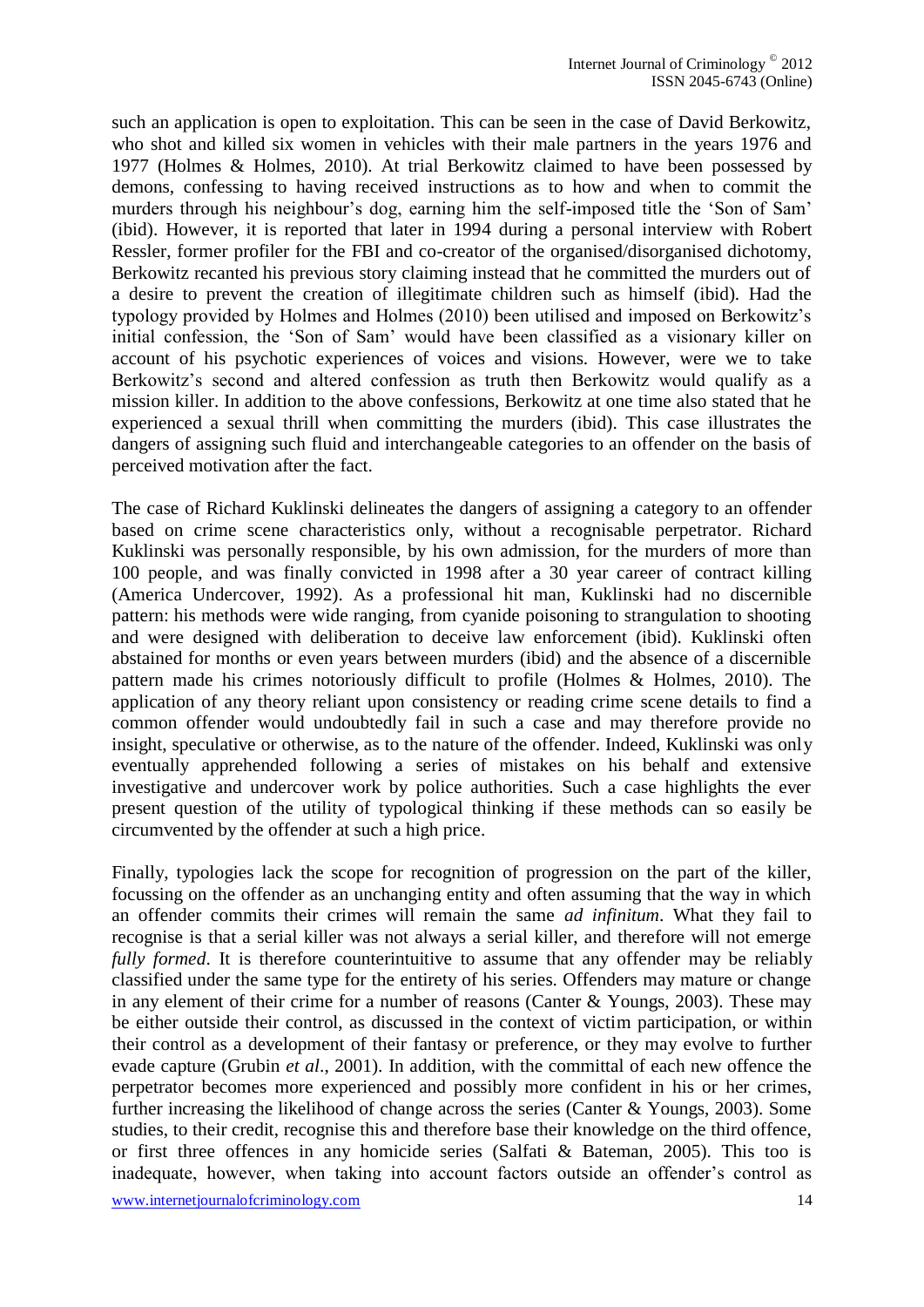previously discussed - in fact, the only way to precisely account for an offender's behaviours by observing a crime scene is if the killer were only to kill in a blank white room.

#### Offender Profiling

Criminal profiling is defined by Muller (2000: 235) as 'the process of using available information about a crime and crime scene to compose a psychological portrait of the unknown perpetrator of the crime' with the aim to 'deduce enough about the behavioural, personality, and physical characteristics of the perpetrator to catch him' (Muller, 2000: 236). Such techniques are applied most commonly to suspected serial offenders and are then used to assist the criminal justice system not only by providing a range of psychological and social assessments of the suspected offenders and crime scene behaviours but also to advocate appropriate interview strategies based on the presumed psyche of the offender (Holmes & Holmes, 1996).

The information used for the purposes of profiling is understandably much the same as that used for typing an offender, including analysis of the details of a crime scene, offender victim interaction and the geographic pattern of offending behaviours (Muller, 2000). It is for this reason that it is important to consider the application of profiling, as it is therefore also subject to a number of the same critiques. Criminal profiling is alternately claimed to be either science or art by those who practice it (ibid), but current profiling techniques lack any substantial empirical support with which to back any of the claims made by profilers, and therefore cannot be considered as anything more than an 'imprecise craft' (Fox & Levin, 2005: 147). Even when an intended objective for profiling is limited, as it most often is, to providing only rough indicators with the intent of narrowing the range of suspects (Fox & Levin, 2005) or as a last resort when all other measures have been exhausted (Holmes & Holmes, 1996), profiling does not by any means guarantee success.

The application of a theory developed by Egger (1984) serves to highlight a critical issue regarding the profiling of the serial murderer. 'Linkage blindness' is the term Egger (1984) uses to describe the inability of investigators to sometimes connect serial homicides that are separated by time and space but committed by a single offender, particularly when the offender crosses jurisdictional boundaries to commit murders (Egger, 1984; Fox & Levin, 2005). Egger's linkage blindness can be applied to profiling: the provision of unsubstantiated claims as to the characteristics of a suspected offender may effectively blinker an investigator by encouraging a focus of attention on only those characteristics specifically mentioned either by the profiler or by the academic authority with whom the investigator is either familiar or reliant upon. Borgeson and Kuehnle (2012: 11) recognise that 'inaccurate leads cost investigators valuable time'. A reliance on typological and classification techniques as previously discussed could have potentially devastating consequences for an investigation: thus, overinvesting in an unsubstantiated hypothesis could afford offenders the gift of time to continue their heinous acts (ibid).

The case of Robert Napper provides an appropriate example of the negative consequences of relying too heavily on profiling techniques. Robert Napper, also commonly referred to as 'The Green Chain Rapist', is a British serial killer who was active in the years 1992 and 1993. Though thought to be responsible for dozens more attacks and rapes in years prior (Alison & Eyre, 2009), Napper was eventually convicted for the murders of Samantha Bisset and her four-year-old daughter Jazmine in 1995, and the manslaughter of Rachel Nickell, on grounds of diminished responsibility, in 2008 (Edwards & Rayner, 2008). Firstly, it is interesting to note that the violent attacks committed by Robert Napper fit no existing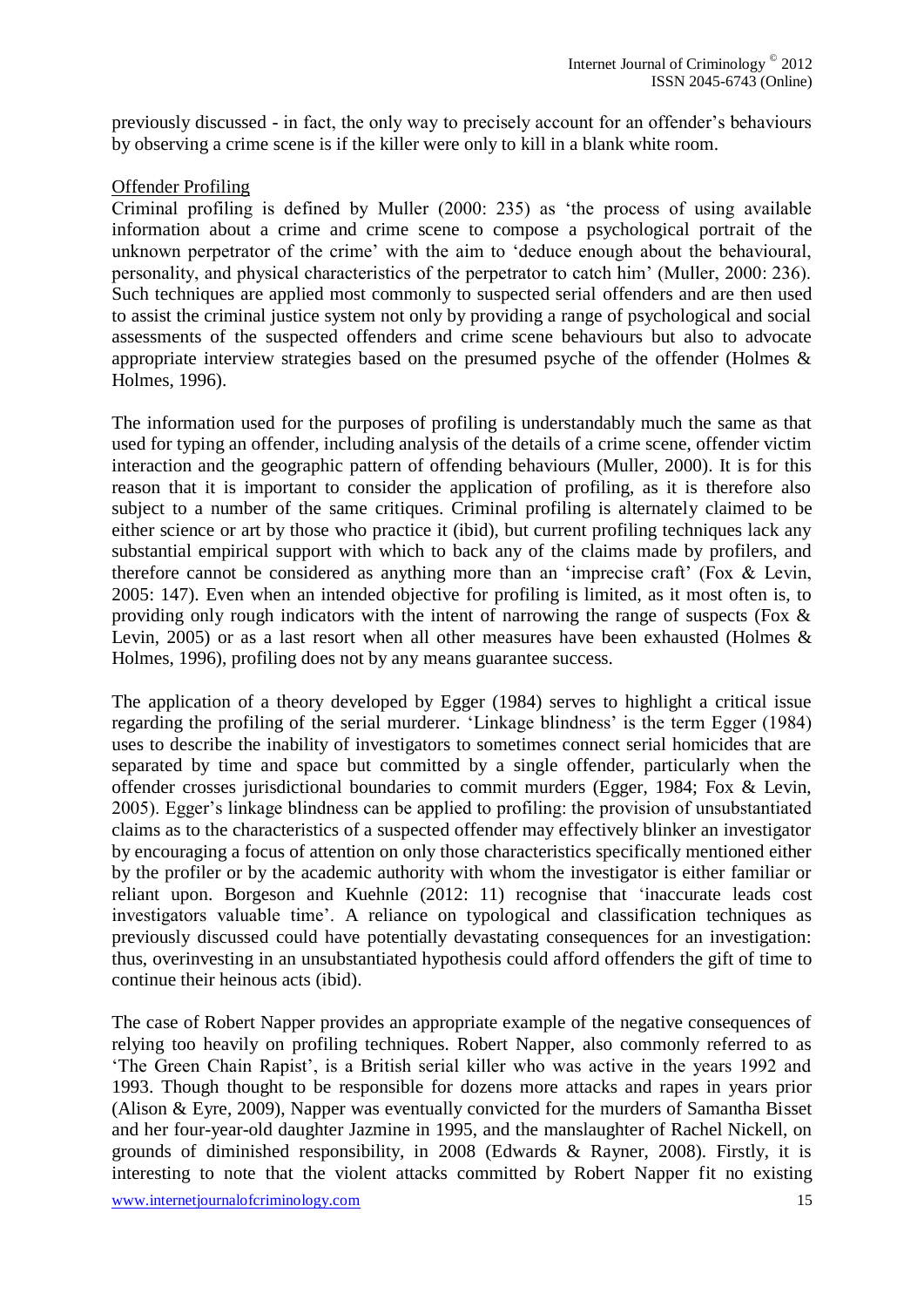geographic pattern. Before escalating to murder, Nappers' offending took place near his home in his local area (Alison & Eyre, 2009). At the time when Nappers' offending culminated in the double murder of Samantha Bisset and Jazmine, they too resided in his immediate area. However, when Napper attacked and killed Rachel Nickell she lived twelve miles away from his home, contradicting any estimated distances that professionals have concocted with reference to the distance perpetrators are likely to travel to offend (ibid). It is most likely therefore that the attacks would have been ruled separate on the basis of the absence of discernible geographic similarities, despite being committed by the same single perpetrator. Secondly, and most crucially, the murder of Rachel Nickell coincided with a rising interest in the field of profiling and its potential as an investigative tool (Alison & Rainbow, 2011). Myths asserting the utility of profiling were perpetuated through an abundance of media fiction, and found their way into professional circles (ibid). Though the focus of profiling activity had previously been within the FBI, it was at this point in 1992 that some individuals began offering the same services to the British police. Paul Britton, one such individual, was heavily involved in the investigation into the murder of Rachel Nickell with the result that an innocent man, Colin Stagg, was falsely accused and targeted relentlessly, based to a great extent on the profile Britton provided to the police. Britton's infamous claim that based on hearing the details of a suspect's sexuality he would 'know immediately that he was likely to have killed Rachel Nickell, without him mentioning it' (Britton, 1997: 250) boarders on claiming powers of telepathy, not of scientific expertise (Alison & Rainbow, 2011; Alison & Eyre, 2009). This claim illustrates the dangers of placing too much faith in methods unsubstantiated by science, and undoubtedly contributed to the failure, for more than ten years, to identify Robert Napper as the real killer of Rachel Nickell. Whilst undoubtedly the most shocking due to the impeded investigation, this is not the only case where profiles have gone awry and resulted in inaccurate portrayals. In the case of Ted Bundy, whose murderous activities left in excess of 36 victims spanning four states (Holmes & Holmes, 2010), professionals have made many errors in their attempts to decipher his 'ideal' victim type (Sears, 1991; Rule, 1980; Holmes & Holmes, 2010). Numerous speculations have been made that Bundy may have been driven by a desire to kill his mother and that his victims were an indirect way for him to achieve this aim (Abrahamsen, 1973). Others have suggested that Bundy's actions were a reaction to the relationship between Bundy and a once fiancée Diane Edwards. Sears (1991) suggests that Bundy chose his victims because they resembled Diana Edwards, however research has shown a wide discrepancy in the physical appearance of his victims and a personal interview with Holmes (Holmes & Holmes, 2010: 60), suggested that physical appearance had no effect on the likelihood of victimisation: 'His only criterion was their availability'.

#### Use of Typologies in a Court Setting, the Legal Implications

It would not be beyond reason to argue that as long as ambiguity exists, classifications should not be used in any legal, prescriptive, or other influential or official capacity. Despite this, such methods continue to be used both as an investigative measure and to examine offender characteristics post-conviction - there is, however, very little discussion in literature as to the use of typologies for the purposes of sentencing. Courts, both in the United Kingdom and the United States of America, reserve accepted standards for admissibility of evidence as set out by the U.S. Supreme Court in *Frye v. United States* (1923). According to Canter *et al*. (2004) the organised/disorganised dichotomy may be drawn on during court proceedings but will not be used in the same way as it would be as an academic exercise. Typologies may be used in court in two ways existing either in the form of a character report or to argue similarity between crimes (Canter *et al*., 2004). The dichotomy under these circumstances would serve only to provide 'a loose framework for encapsulating what the investigator considers to be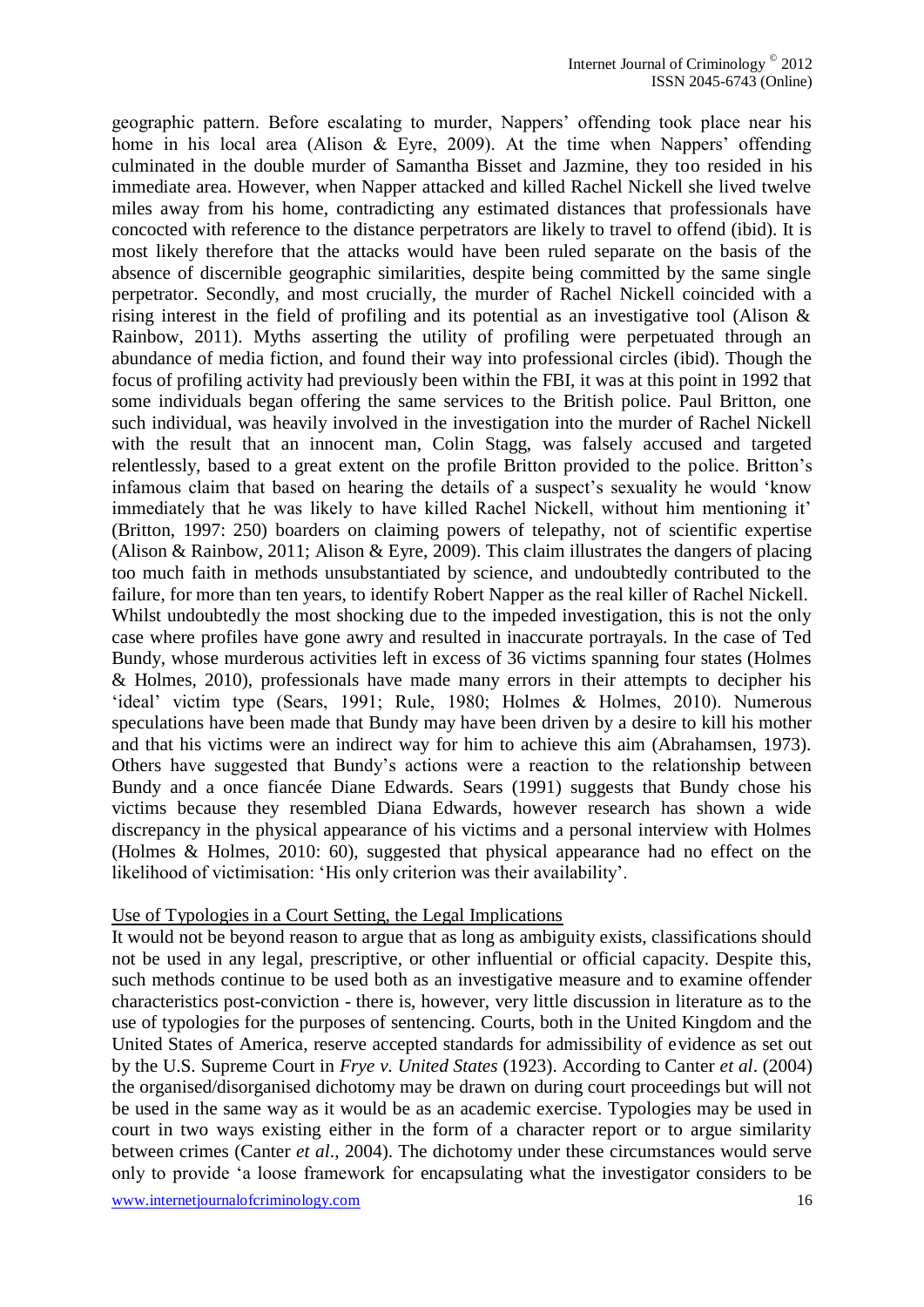salient aspects of the crime scene' (Canter *et al*., 2004: 305). However, despite the hypothetical allowance, typological information is rarely considered to be admissible, failing to meet the standards for reception which include acceptance and support from the scientific community, empirical testing, subjection to standards and controls, and the establishment of a known potential error rate (ibid).

The legitimacy and utility of typologies as elements in a court setting is called into question simply by their absence. It is clear that typologies are not widely accepted as empirically valid within the scientific community, nor do they serve to adequately discriminate between offence behaviours in such a way that the similarities across crime scenes can be quantifiably linked to a single perpetrator. There is a danger that overreliance on typologies during the investigative stages could negatively impact on a case once it reaches the courts. It is a well known fact that all other information gathering protocols during an investigation have to stand up to the legal values of the courts: DNA evidence must not be contaminated; warrants must be issued before a property is searched. This begs the question, if typologies are utilised throughout the investigation process, but are not considered to be adequately methodological and scientific, and as such cannot be accepted in a courtroom, should they be accepted as common practice in an investigation?

#### Societal Contentment

Fox and Levin (2005: 101) observe that 'whenever the background of an infamous serial killer is examined, journalists and behavioural scientists tend to search for clues in the killer's childhood'. Many have, as an example, emphasised, elaborated and embellished upon Theodore Bundy's angst over his illegitimacy as 'an answer to his puzzling crimes' (ibid). With each new occurrence, the media holds the public in a state of fear: the killer, much unlike Hollywood portrayals of monstrous creatures who attack in the night, could resemble just about anyone (Simons, 2001). According to Fox and Levin (2005: 25), typologies provide 'a basic framework for understanding and making sense of seemingly senseless crimes': without definitions, serial killers become increasingly perplexing for both society and law enforcement officials (Simons, 2001).

Media coverage provides high profile visibility of the most harrowing cases, glorifying acts of murder (Simons, 2001). Whether publication effectively desensitises readers or grips them in fear, the reality is much the same: serial killers achieve their desire. Simons echoes this sentiment: 'By amplifying their crime, society feeds their demand for power and control' (2001: 354). Information presented by academics, though without intending to glorify such actions, may still have the same effect and this dissertation is no exception. Through mere discussion of the phenomenon we encourage the amplification of its existence in the public imagination. Fox and Levin (2005) in their discussions of classification are careful to distinguish between the analysis of crime scene details for a purpose and the glorification of the criminal responsible. However Lonnie Kidd, 1992 author of the book *Becoming a successful mass murderer or serial killer: The complete handbook*, was not so delicate in his approach. His book is often misconstrued as an instruction manual for potential killers, exuding elements of reverence. Nevertheless, the use of artificial distinctions creates a sense of order amongst the chaos. It is stipulated here that the rational mind creates such distinctions in an attempt to explain or justify the irrational mind, in order that society may feel able to hold some element of control, and experience comfort from that control. As previously stated, the sensational nature of serial murder warrants attempts to understand how, and why, such acts that defy the foundations of humanity occur. Categorisations,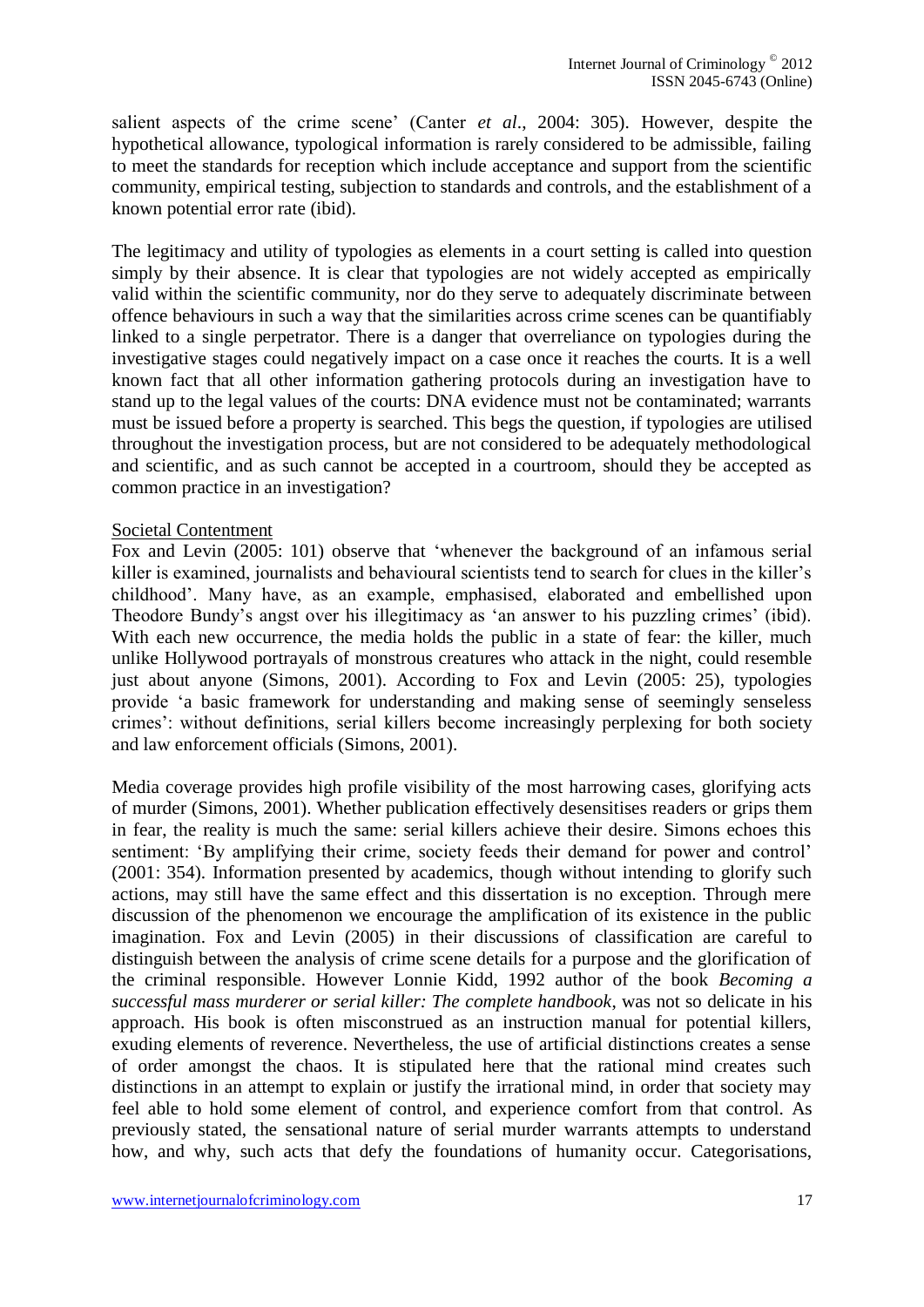despite their visible flaws and idealistic notions, may claim their utility in assisting a process of rationalisation which is central to the public understanding of violent crimes.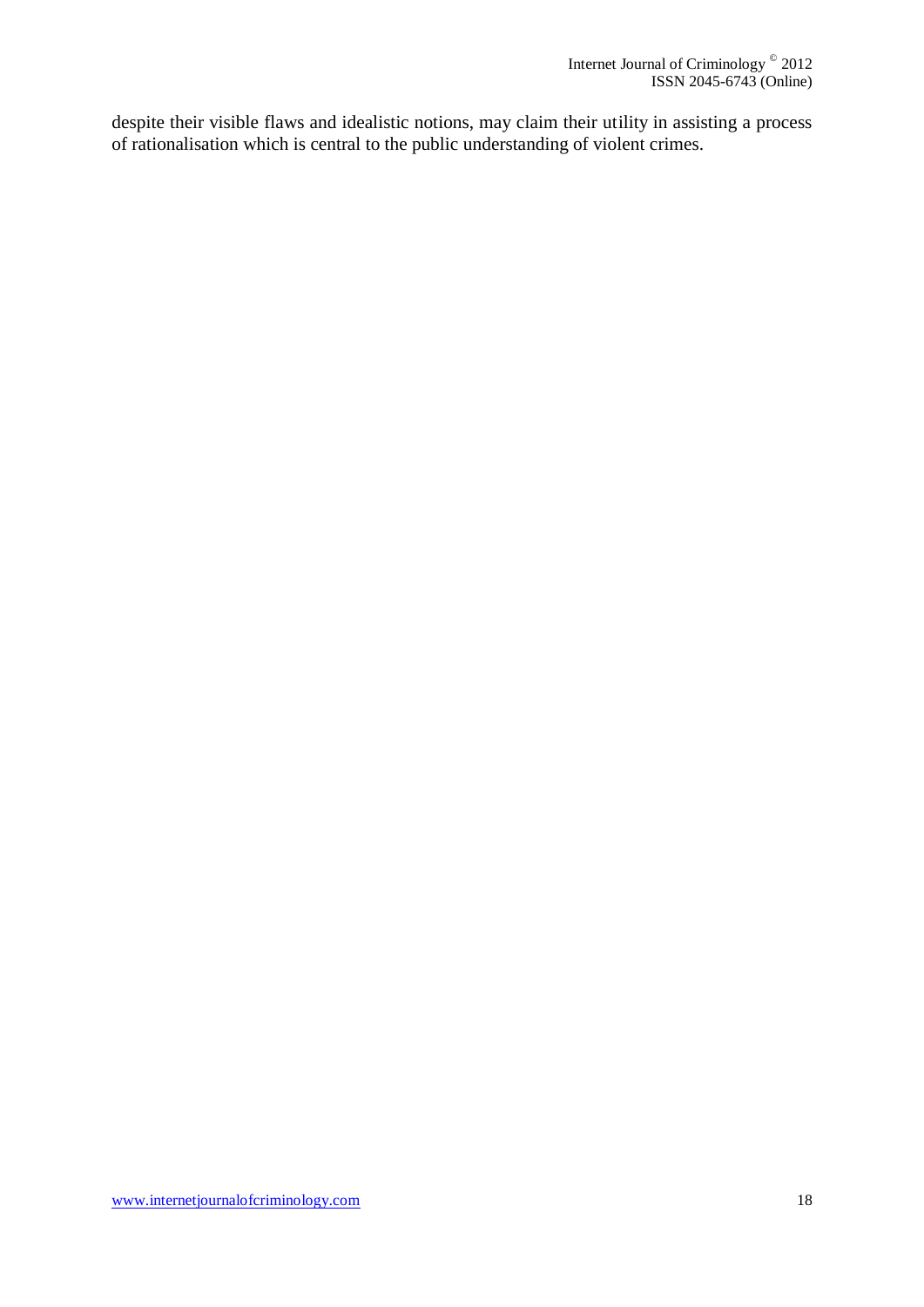## **Chapter Five: Alternative Considerations: The Limits of Applied Typologies**

#### Cultural Specificity

Serial murder is not an issue unique to the United States of America, however the majority of efforts to improve understanding have stemmed from this country. The United Kingdom looks to America for much of its knowledge on the subject, including, for example, the adoption of the organised/disorganised dichotomy. In this way, the transferability of information is presumed, however, this cannot unequivocally be said to be the case and the comments put forth by Blagg (1997), though in reference to the unorthodox application of restorative justice measures across cultures, have credence here. Blagg (1997: 10) argues it should not be assumed that different cultures 'manifest similar mechanisms for ensuring adherence to accepted standards of behaviour'. As can be seen with many other types of crime, it is more than possible that cultural dynamics may play a significant role in the creation of serial murderers. Unfortunately there is a serious lack of cross cultural comparisons to address this issue which means that any understanding that academics have accomplished to date is culturally limited (Hinch, 1998). The presumption of transferability with regards to the abundance of information provided by academics residing in America may negatively impact on the quality and applicability of information to the issue in the United Kingdom and other countries. Americanised research may be reflecting culturally specific traits, not universal truths, with the result that when applied to other cultures in other countries this may effectively 'denude them of their indigenous histories' allowing potentially critical aspects to be overlooked (Blagg, 1997: 483).

Research should endeavour to expand across cultures, allowing for a critical analysis of possible disparities across similar *and* diverse countries. Through a systematic study of the prevalence of serial murder, an observation of cultural dynamics, and the criminal justice approach to addressing the issue, there exists the potential for improved awareness. Though cross-cultural study is undoubtedly impeded by problems including discrepancies in definitions and reporting patterns and inaccessible data, more effort must be made to overcome this barrier (Hinch, 1998). If disparities were found, such analysis could then be used to ascertain why this is evident and which possible cultural dynamics could have a positive effect in other countries. If not, this may also prove useful as it would lessen the degree to which cultural specificity is an issue in this area.

#### Exclusion of Important Variables

www.internetjournalofcriminology.com 19 Typologies of serial murder have often been criticised for omitting information as Waller and Deal (2010: 5) argue that typologies 'focus on particular aspects of serial murder to the exclusion of others'. Not only does this produce problems in terms of a variance in definitions but, for example, the tendency of many typologies to exclude female serial killers from the study of multiple murder fails to allow for an examination of socio-cultural and socio-structural factors (Hinch, 1998). Hickey (2006: 32) argues that 'to say a serial killer murdered as a result of greed, hatred, or fantasy may easily obscure other important variables'. This, as has been argued previously in this dissertation with regards to offender profiling, portrays similar elements to that of Egger's (1984) linkage blindness. By focussing too heavily on one artificial and arguably frivolous element it is possible that other vital variables may be overlooked. There are those definitions of serial murder which neglect to incorporate those offenders with extrinsic motivations and Hinch (1998) argues that an exclusion of these offenders may impede further research into the idea that serial murder may be a product of other variables such as socio-structure. Holmes and DeBurger (1988) exclude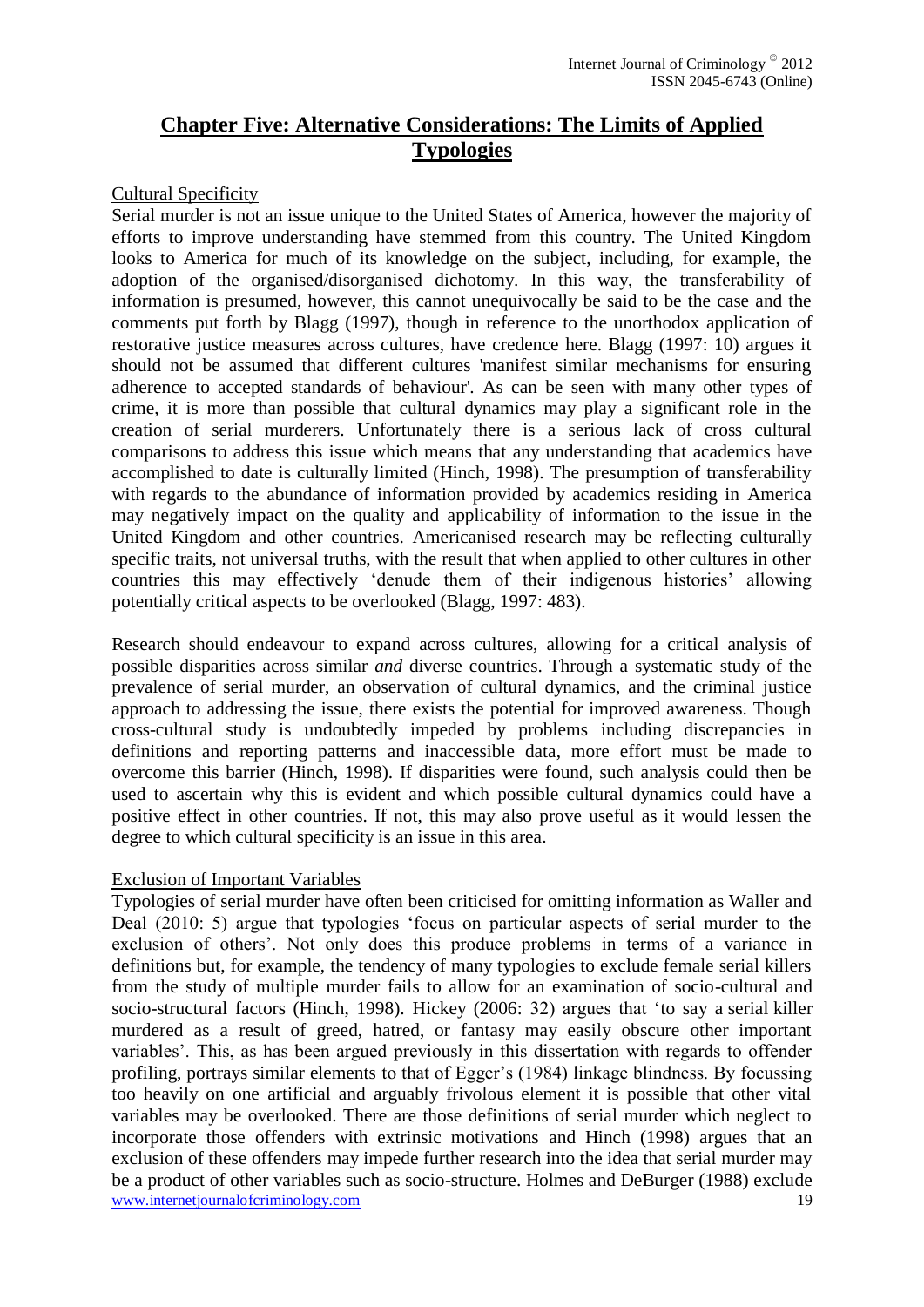those offenders who profit financially from their crimes, specifying professional contract killers as possessing an extrinsic motivation which does not qualify for that of a serial killer who should possess *intrinsic* motivations. However, Gresswell and Hollin (1994) point out that their inclusion of a hedonistic-comfort killer category defies this distinction as the category implies an extrinsic motivation. It should be noted that this category remains present in the updated version of this typology in Holmes and Holmes (2010), however, the researchers have recently reconfigured their views to consider professional killers as 'serial' murderers. Nevertheless, exclusion based on extrinsic motivation is an issue as this exclusion is ideological, based on preconceived beliefs that serial killers are intrinsically motivated (Hinch, 1988) and a by-product of speculation and subjectivity on the part of the individual researcher or research team. It is argued here that without further quantifiable study, an exclusion of any murderous activity that occurs with repetition is unjustifiable and may be damaging to further study on and around the subject.

As a sub point to the exclusion of variables key to understanding the aetiology of serial killing, all typologies are subject to a degree of circular reasoning and essentially selffulfilling. The researcher or creator will have set out to create a typology of serial murder and inherent in their aim is the assumption that this can be achieved. This has been seen to be the case in reference to the organised/disorganised dichotomy, where the terms 'organised' and 'disorganised' already existed and were simply reformatted to create a typology designed to reflect the terms (Canter *et al*., 2004). More often than not characteristics of offenders are made to fit *after the fact*, explaining the exclusion of variables which do not reflect the ideological compilation. As argued by Ferguson *et al*. (2003: 288) this 'may result in a form of both empirical myopia, as well as investigative blockage, as serial homicides that do not fit the stereotype are discounted'. Methodologically, circular reasoning is also an issue as researchers may inadvertently contaminate any data collected through communication with serial killers. By imposing their own criteria and interests on the research, information may become tainted for future users (Hinch, 1998).

#### 'Serial Killer'

In 1972 Robert Ressler and John Douglas conducted a number of interviews with several high profile serial killers including Ted Bundy (FBI, 2010). Designed to 'gain insight into their modus operandi, motivations, and backgrounds' from which to draw profiles for future investigations, these interviews are the principle source of information that forms the foundations for current understanding (FBI, 2010). It is often postulated in popular media that Ressler coined the term 'serial killer' in response to the crimes of Ted Bundy and although this claim remains unfounded in literature, both the killer and the term did surface at a similar time.

It is considered here that in the years that have followed, the term 'serial killer' has become a homogenous category in and of itself rather than merely an epithet for a person's actions as the term intrinsically implies numerous connotations caught up in the symbolic origin of the phrase. The name 'Ted Bundy' has found a place in national vocabulary (Simpson, 2000) and perceptions of serial killers are visibly skewed towards infamous names and faces with whom the term is most commonly associated. In this way, rather than the term 'serial killer' holding accuracy because of the actions it is intended to describe, a 'serial killer' is a social entity, a product of the influences that originally necessitated the coining of the term and the names of 'Ted Bundy' or 'David Berkowitz' begin to hold ideological significance beyond their actual importance (Jenkins, 2009).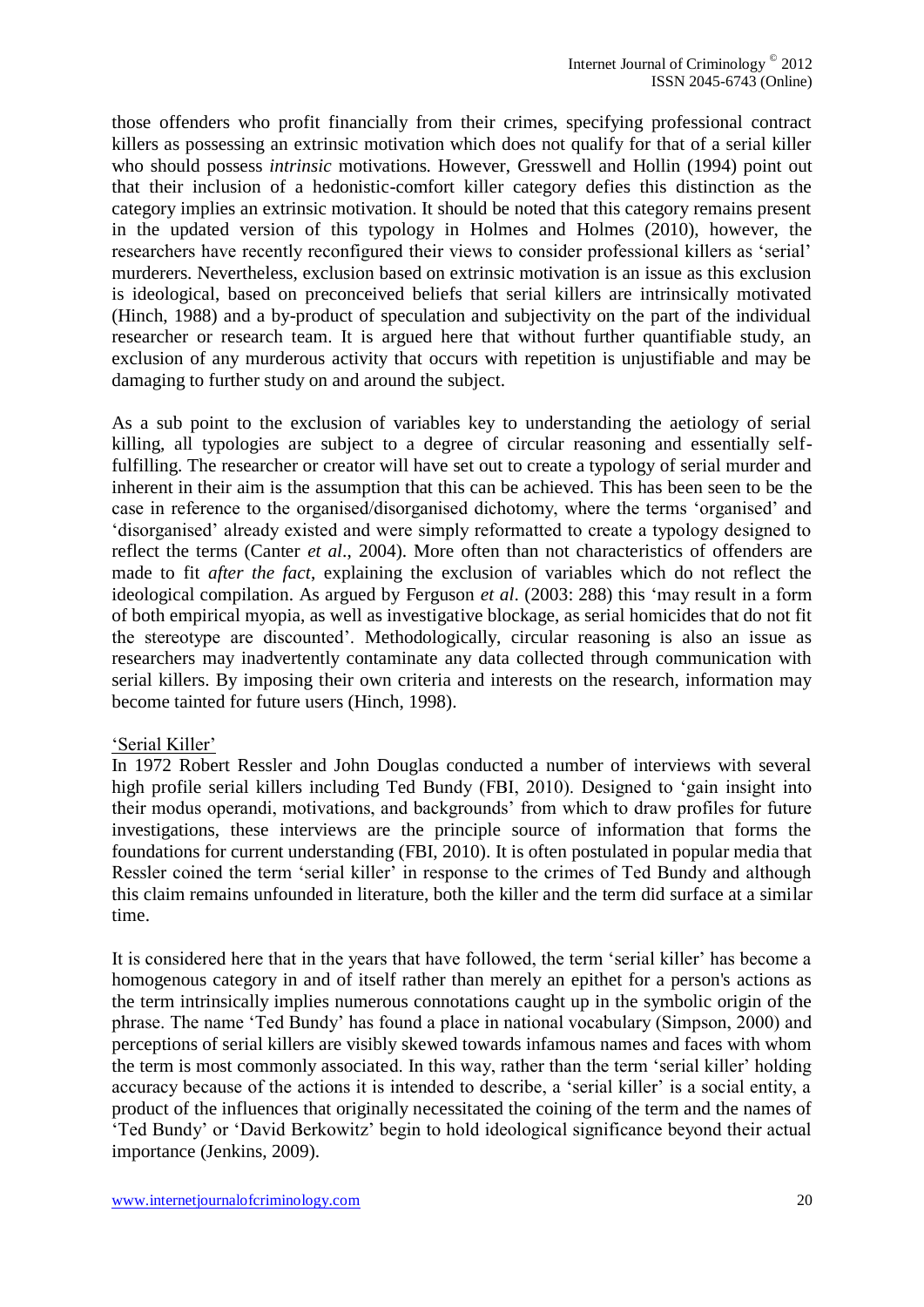It is assumed the phenomenon is so obvious that the term used to describe it goes almost entirely unquestioned (Heide, 1994). It is suggested here that even the term 'serial killer' may incur unintentional and subconscious assumptions about the demographic characteristics of the offender pool as within the study of serial killing there has been forged an inextricable and interactive link to the popular fiction culture (Jenkins, 2009; Tithecott, 1997). Jenkins (2002) draws on a further claim as to the origins of the term stating that Ressler purportedly created the label in response to the film 'serials' (ibid). Whilst this claim is disputed it nevertheless 'explicitly locates the origin of the serial murder concept in popular culture' (Jenkins, 2002: 15).

#### Conclusions

Classification systems for serial murder, as discussed in this dissertation with reference to two highly influential typologies, provide little insight beyond that of speculation, unsubstantiated by science and should, therefore, not be used in any official capacity due to the potentially adverse consequences for the investigation and those involved. The close relationship between categories and overlap of numerous crime scene or offender characteristics produces impending inaccuracies, leaving no basis for a conclusive argument.

The majority of the instruction a typology of offending is able to proffer is either nonsensical without the offender, victim, and crime scene to analyse, or results in the convolution of commonsensical elements. In the case of the organised/disorganised dichotomy, if the serial murderer leaves the weapon or an abundance of forensic evidence at the crime scene this is construed as evidence that the murderer is 'disorganised' (Ressler *et al*., 1986). However this, and arguably the majority of similarities between offences, could be observed by the naked eye of most as anyone who leaves such evidence at the crime scene surely was not entirely organised in the committal of the crime and perhaps this element need not be overcomplicated or confined to a category which then muddies the waters with speculation as to birth order or social competence. In terms of advances that typological thinking could provide to an investigation, the lack of scope for progression on the part of the suspected killer is a further hindrance. The view of an offender as a fixed entity is restrictive as there is evidence to suggest that offenders will alter their actions across their series to suit their needs, be those in the context of motivation or to deceive law enforcement officials in pursuit (Canter & Youngs, 2003; Grubin *et al*., 2001).

The resulting conclusion from the information presented is that existing modes of murder classification may not offer the easy solution the police are looking for as 'an alternative to waiting for a criminal to make a mistake' (Canter, 1994: 4) or as an alternative to extensive detective work, thus, such an approach may well be beyond the bounds of possibility. Artificial distinctions between serial, mass, and spree murder as well as further subdivisions have, for the most part, left more questions than they provide answers for both academics and officials, though they may find their utility in societal contentment through affording the public a sense of order and rationale. The ability to interpret crime scene behaviours and turn them into a list of suspects would no doubt be an invaluable asset to policing, but this does not mean it is possible to date. Future prevention of serial murder through the utilisation of typologies, as suggested by McKenzie (1995) and Simons (2001), may not be achieved as such an aim would require an element of foresight and prediction nonexistent for any type of criminality, and the risk of false positive prediction for a category so uncommon and extreme as serial murder is significant (Fox & Levin, 2005). This is not to say, however, that research into serial murder should be considered wasted labour. If crimes can be reliably classified to provide a strong link between the crime scene features and the offender, in a way that is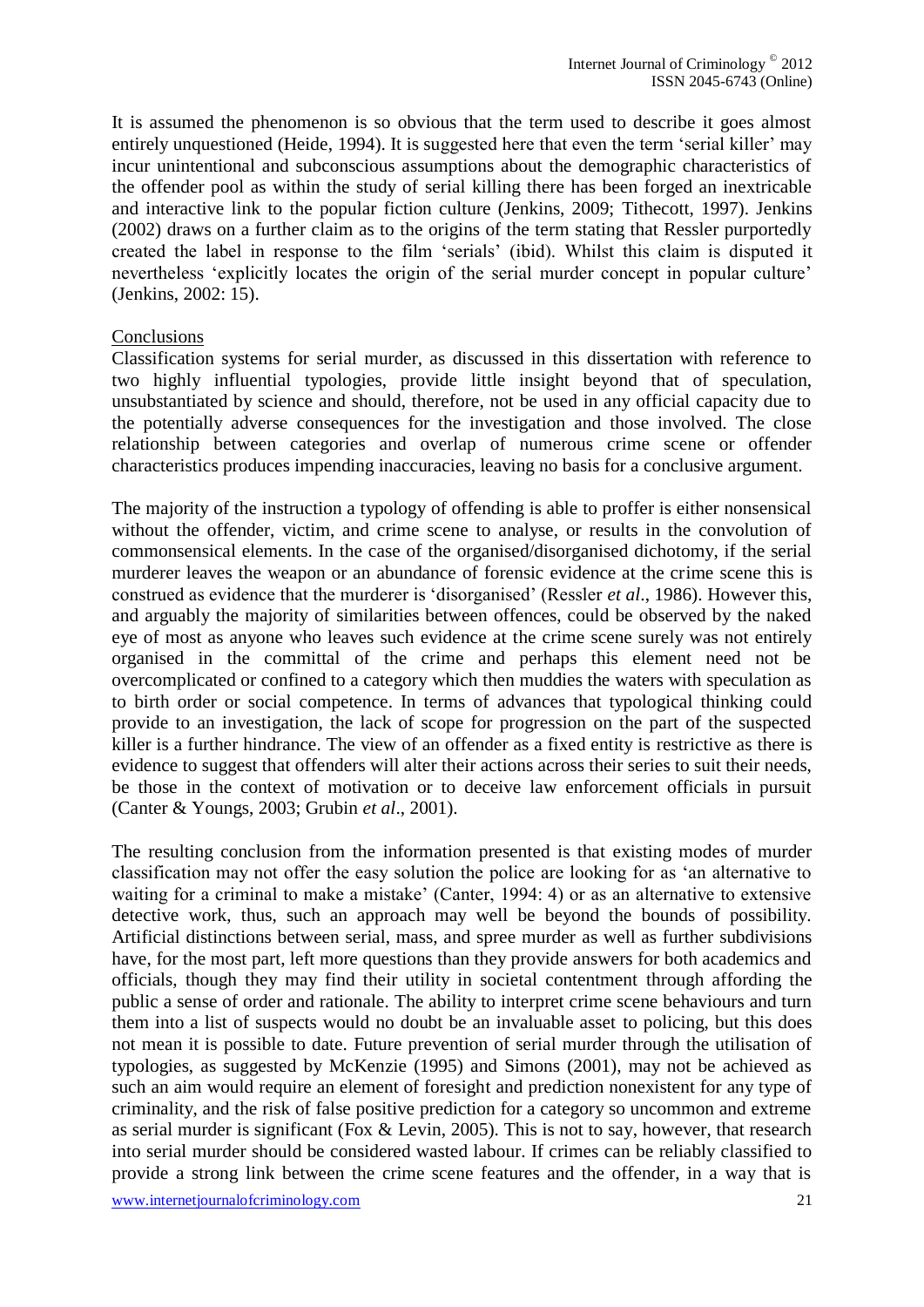responsible and able to stand up to empirical testing, such methods may prove their worth. However, considering the complexity of human behaviours as they are understood, it is unlikely that this process may ever be considered a scientific certainty.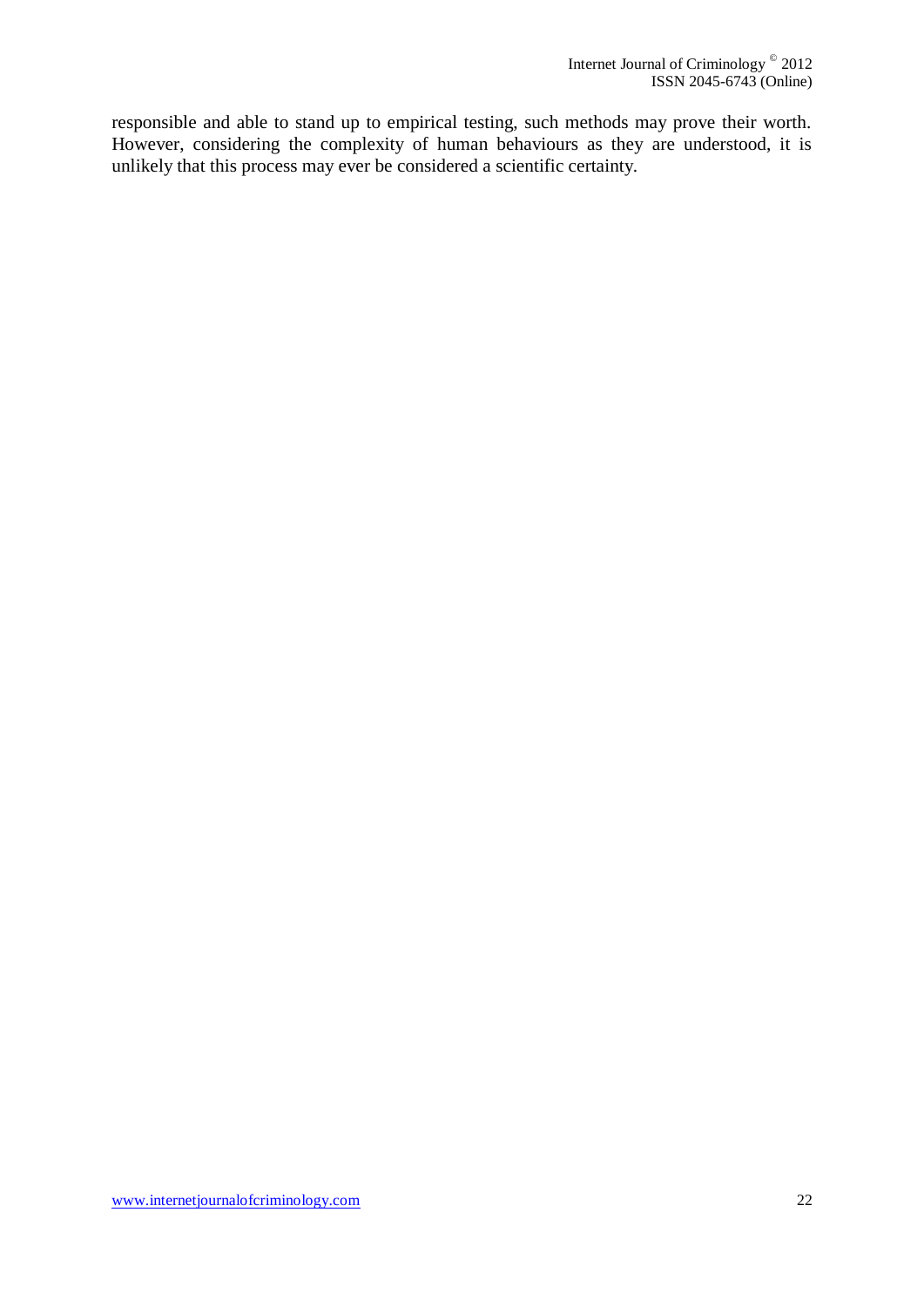## **Chapter Six: Future Directions**

#### '*Explanations exist; they have existed for all time; there is always a well-known solution to every human problem – neat, plausible, and wrong*' (Mencken, 1921: 158)

This dissertation has highlighted the limited use of typologies in approaching the subject of serial murder, shown that such classifications may be said to undermine existing understanding of serial murder, and discussed the abundance of critique offered on this style of thinking. It is the aim of this thesis to offer a constructive opinion and highlight future pathways for the progression of understanding.

Hickey (2006: 32) states that 'We erroneously assume that if we stare long and intently enough at a perceived motivation for homicidal behavior we will be able to comprehend the dynamics of its etiology'. Our understanding of the phenomenon of serial murder is still limited and without extensive further research, typologies cannot be said to provide any empirically valid or substantiated insight. At present, the recognition that fully understanding human behaviours may prove impossible is essential to all aspects of this research (Brooks & Church, 2011), and as such, any and all research into this subject must be looked upon as a 'working hypothesis' (Palermo, 2002: 384).

Nevertheless, there may be some truth to be found in the threads of classification systems. Behavioural consistency, as discussed by Salfati and Bateman (2005), provides some engaging insights: by looking at pools of behaviours rather than individual idiographic behaviours the researchers were able to establish elements of relative consistency in the aggression displayed by serial offenders. Though it could be argued that the randomness of human action may stop such a theory reaching scientific validation, this idea, if employed on a low level, points to the possibility that there may be signposts to follow, or strands to be connected across offences. Such a prognosis may be understood with the following analogy: the artist Picasso is famous for his 'Blue Period' from 1901-1904 where his paintings were characteristically sombre in shades of blue and green, and the transition to his 'Rose Period' from 1904-1906, whereby his style was reformatted with cheerful shades of orange and pink. Though characteristically contradistinctive, the different elements and themes displayed in his work also hold some elements in common making it possible to discern that they were ostensibly the product of the same person. For investigators of serial murder, the same applies: underlying themes may be visible to the trained and knowledgeable naked eye without any further applications.

The idea of commonality across offences is the underpinning of all typological thinking, but is obscured by the desire of researchers to develop it further. As such, at least for the moment, it would appear that the utility of typological thinking has reached an impasse. This thesis argues that this is as far as subjective ideals of serial murder criminality may go: without quantitative assessment, the development of scientifically informed typologies is unachievable. The study of behavioural consistency across a series, if conducted in a way that is open to peer review and critical appraisal, could provide insights for other types of criminality such as repeat burglary or arson. However, this research would need to be conducted in a manner such that results were not expected, or even anticipated, as findings of visibly quantifiable behavioural consistency are not a certainty, and expectations have the potential to affect the outcome of research to suit the researchers' preconceptions.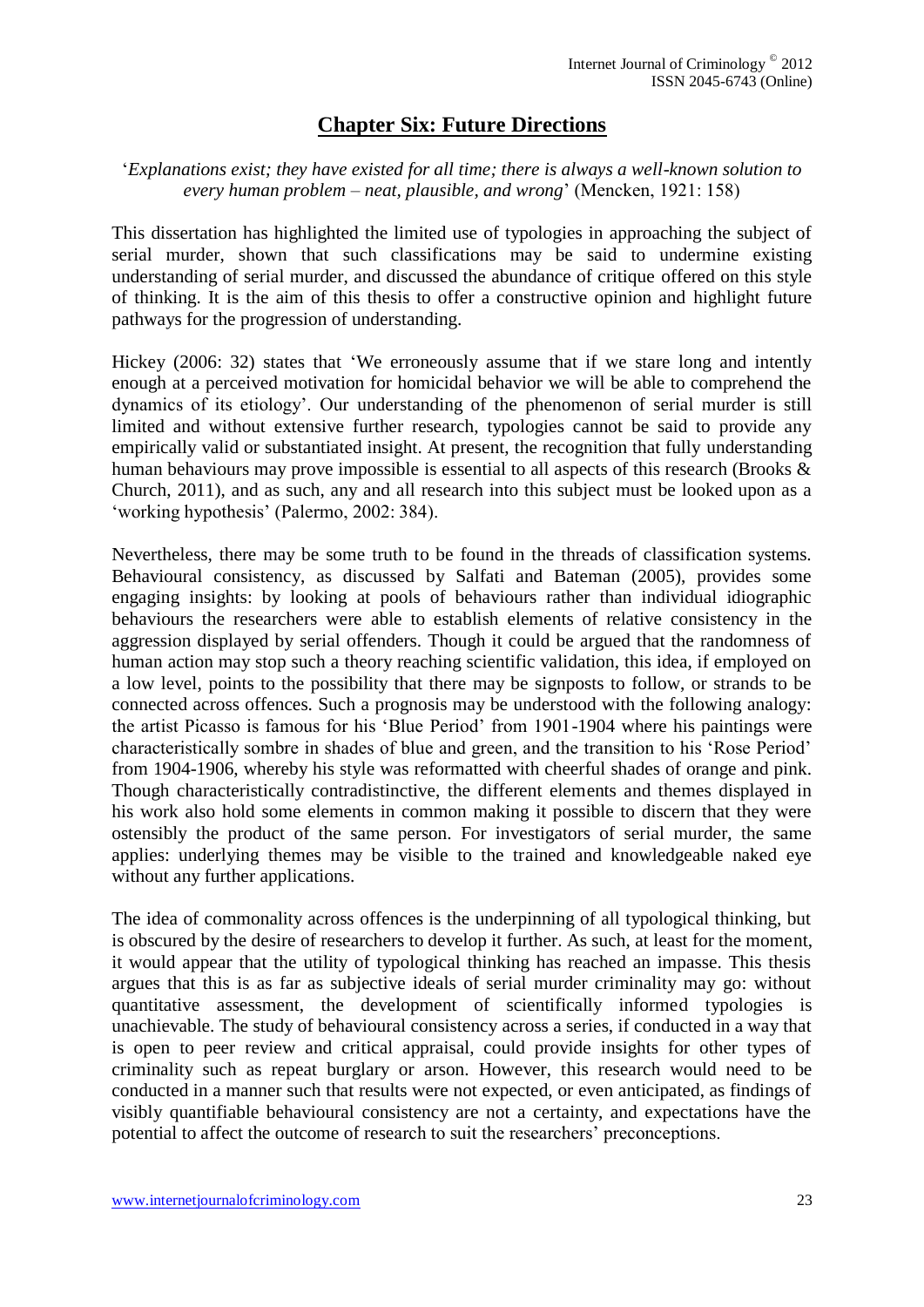## **Acknowledgements**

I would like to thank my family for believing in me and supporting me throughout my time at Nottingham Trent University. I would also like to thank my supervisor Natasha Chubbock for her advice, encouragement and positive attitude.

## **References**

Abrahamsen, D. (1973) *The murdering mind*, New York: Harper Colophon Books.

Alison, L. & Eyre, M. (2009) *Killer in the Shadows*, London: Pennant Books.

Alison, L. & Rainbow, L. (2011) 'Preface' in L. Alison & L. Rainbow (eds.) *Professionalizing Offender Profiling: Forensic and Investigative Psychology in Practice*, Oxford: Routledge: pp. xv-xviii.

America Undercover (1992) *The Iceman Tapes: Conversations with a Killer* (VHS), New York: Home Box Office Studio Productions.

Blagg, H. (1997) 'A Just Measure of Shame? Aboriginal Youth and Conferencing in Australia', *The British Journal of Criminology* 37(4): pp.481-501.

Borgeson, K. & Kuehnle, K. (2012) 'Why Study Serial Crime?' in K. Borgeson & K. Kuehnle (eds.) *Serial Offenders: Theory and Practice*, London: Jones & Bartlett Learning, LLC: pp.1-16.

Britton, P. (1997) *The Jigsaw Man*, London: Bantam Press.

Brooks, C.I. & Church, M.A. (2011) 'Serial Murder and Mass Murder' in M. Shally-Jensen (ed.) *Encyclopedia of American Social Issues, Volume Two: Criminal Justice*, Santa Barbara, CA: ABC-CLIO, LLC: pp. 679-688.

Bryman, A. (2008) *Social Research Methods*, Edition 3, Oxford: Oxford University Press.

Canter, D. (1994) *Criminal Shadows*, London: HarperCollins.

Canter, D., Alison, L., Alison, E. & Wentink, N. (2004) 'The Organized/Disorganized Typology of Serial Murder: Myth or Model?', *Psychology, Public Policy, and Law* 10(3): pp.293-320.

Canter, D. & Wentink, N. (2004) 'An empirical test of Holmes and Holmes's serial murder typology', *Criminal Justice and Behavior* 51(4): pp.489-515.

Canter, D. & Youngs, D. (2003) 'Beyond offender profiling: The need for an investigative psychology' in D. Carson & R. Bull (eds.) *Handbook of psychology in legal contexts*, Edition 2, Chichester: Wiley: pp.171-205.

Champion, D.J. (2006) *Research Methods for Criminal Justice and Criminology*, Edition 3, New Jersey, US: Pearson Education.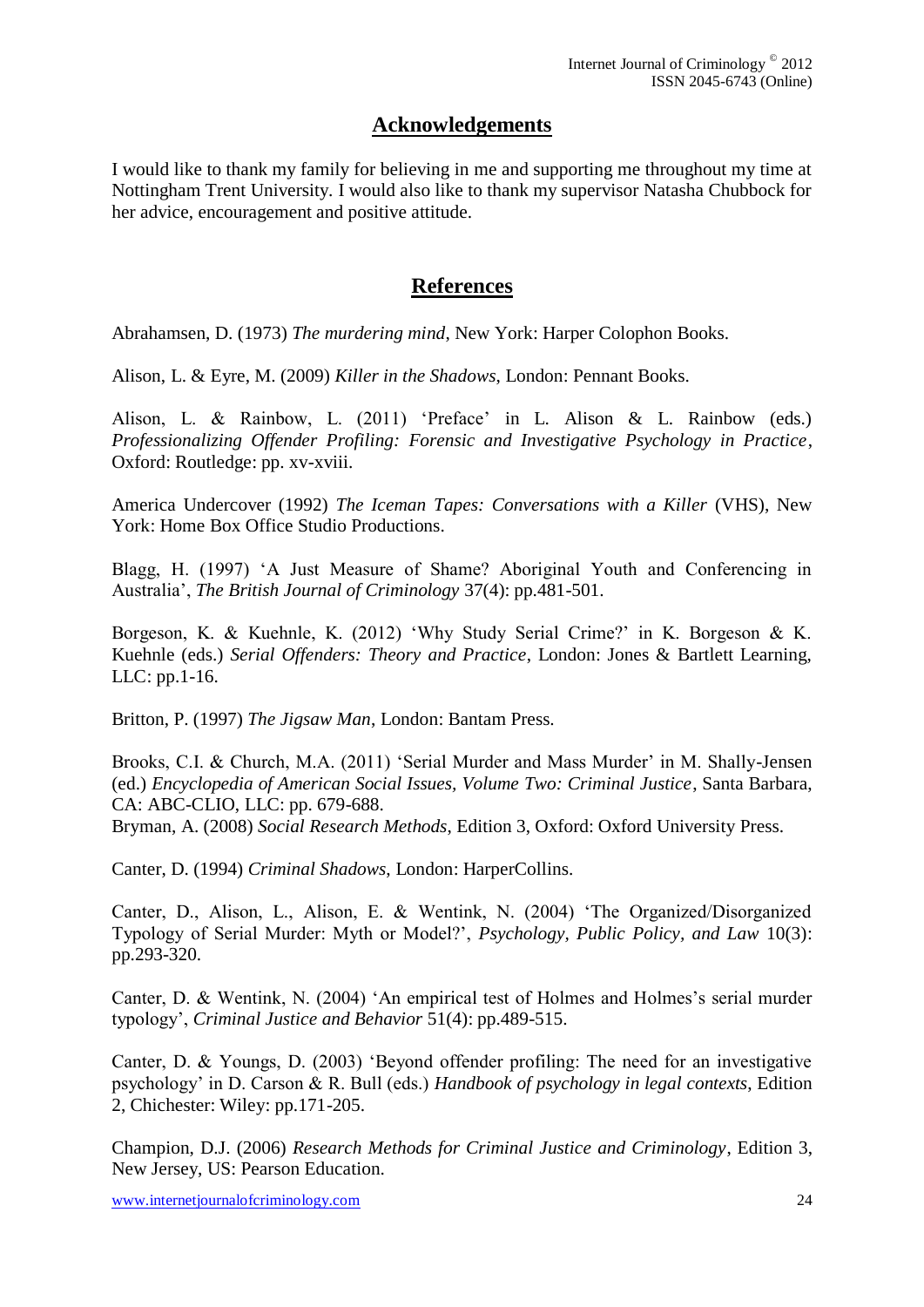Douglas, J.E., Burgess, A.W., Burgess, A.G. & Ressler, R.K. (2006) *Crime Classification Manual*, Edition 2, San Francisco, CA: Wiley.

Dowden, C. (2005) 'Research on multiple murder: Where are we in the state of the art?', *Journal of Police and Criminal Psychology* 20(2): pp.8-18.

Edwards, R. & Rayner, G. (2008) 'Rachel Nickell verdict: Convicted sex killer Robert Napper admits manslaughter' (Internet) Available at: http://www.telegraph.co.uk/news/uknews/3830678/Rachel-Nickell-verdict-Convicted-sexkiller-Robert-Napper-admits-manslaughter.html, Accessed: 14/03/12.

Egger, S.A. (1984) 'A Working Definition of Serial Murder and the Reduction of Linkage Blindness', *Journal of Police Science and Administration* 12(3): pp.348-357.

FBI (2010) 'Crime and Corruption Across America, 1972-1988' (Internet) Available at: http://www.fbi.gov/about-us/history/a-centennialhistory/crime\_and\_corruption\_across\_america\_1972-1988, Accessed: 14/03/12.

Ferguson, C.J., White, D.E., Cherry, S., Lorenz, M. & Bhimani, Z. (2003) 'Defining and classifying serial murder in the context of perpetrator motivation', *Journal of Criminal Justice* 31(3): pp.287-292.

Fox, J.A. & Levin, J. (2005) *Extreme Killing: Understanding Serial and Mass Murder*, Edition 1, Thousand Oaks, CA: Sage.

Frye v. United States 293, F. at 1013 D.C. Cir. 1923.

Gresswell, D.M. & Hollin, C.R. (1994) 'Multiple Murder: A Review', *British Journal of Criminology* 34(1): pp.1-14.

Grubin, D., Kelly, P. & Brunsdon, C. (2001) *Linking serious sexual assaults through behaviour*, HORS 125, London: HMSO

Heide, K.M. (1994) Review Article: 'To kill again: The motivation and development of serial murder' by Donald Sears, *Journal of Women and Criminal Justice* 5(2): pp.119-124.

Hickey, E. (2006) *Serial murderers and their victims*, Pacific Grove, CA: Sage.

Hinch, R. (1998) 'Researching Serial Murder: Methodological and Definitional Problems', *Electronic Journal of Sociology* 3(2): pp.1-11.

Holmes, R.M. & DeBurger, J. (1988) *Serial Murder*, Newbury Park, CA: Sage.

Holmes, R.M. & Holmes, S.T. (1996) *Profiling violent crimes: An investigative tool*, Edition 2, Thousand Oaks, CA: Sage

Holmes, R.M. & Holmes, S.T. (1998) *Contemporary perspectives on serial murder*, Thousand Oaks, CA: Sage.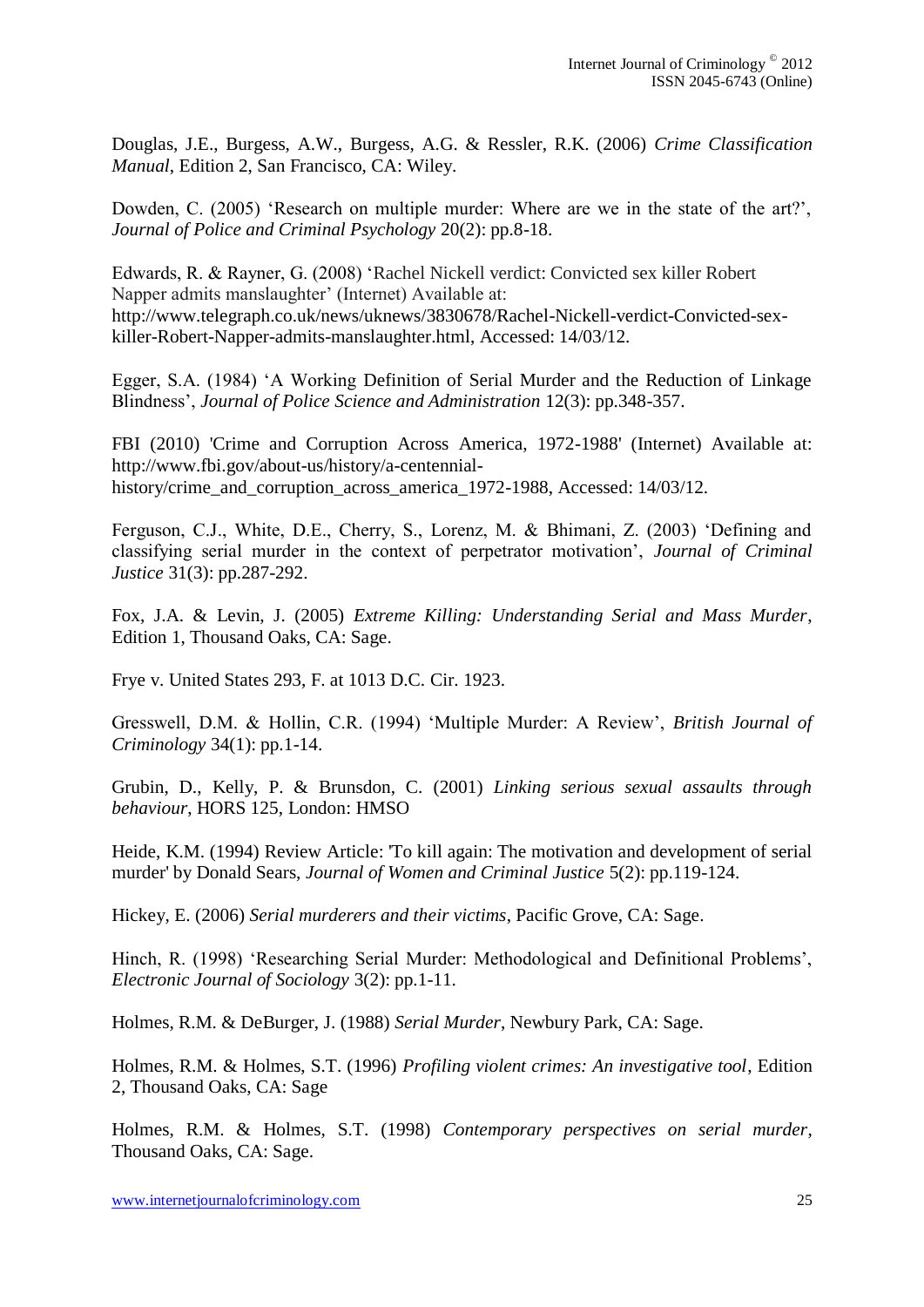Holmes, R.M. & Holmes, S.T. (2010) *Serial Murder*, Edition 3, Thousand Oaks, CA: Sage.

Howard, A. (2010) 'Serial Killers as Practical Moral Skeptics: A Historical Survey with Interviews' in S. Waller (ed.) *Serial Killers - Philosophy for Everyone: Being and Killing*, Oxford: Wiley-Blackwell: pp.53-65.

Jenkins, P. (2009) *Using Murder: The Social Construction of Serial Homicide*, New Brunswick, NJ: Transaction.

Jenkins, P. (2002) 'Catch Me Before I Kill More: Seriality as Modern Monstrosity', *Cultural Analysis* 3: pp.1-17.

Keppel, R.D. & Birnes, W.J. (2003) *The Psychology of Serial Killer Investigations: The Grisly Business Unit*, San Diego, CA: Academic Press.

Kidd, L. (1992) *Becoming a successful mass murderer or serial killer: The complete handbook*, Cleveland, OH: Lonnie Kidd.

Lovecraft, H.P. (1927) 'Supernatural Horror in Literature', *The Recluse* 1(1): pp.23-59.

McKenzie, C. (1995) 'A Study of Serial Murder', *International Journal of Offender Therapy and Comparative Criminology* 39(1): pp.3-10.

Megargee, E.L. & Bohn, M.J. (1979) *Classifying Criminal Offenders*, Newbury Park, CA: Sage.

Mencken, H.L. (1921) *Prejudices*, London: Jonathan Cape.

Morton, R.J., Campobasso, C.P., McNamara, J.J., Colonna, M., Carabellese, F., Grattagliano, I., Catanesi, R. & Lawrence, J.M. (2010) 'Cross-Cultural Comparison of Two Serial Sexual Murder Series in Italy and the United States', *Journal of Forensic Sciences* 55(4): pp.1111- 1115.

Muller, D.A. (2000) 'Criminal Profiling: Real Science or Just Wishful Thinking?' *Homicide Studies* 4(3): pp.234-264.

NGAVC (2008) *Serial Murder: Multi-Disciplinary Perspectives for Investigators,*  Washington, D.C.: FBI.

Noaks, L. & Wincup, E. (2004) *Criminological Research: Understanding Qualitative Methods*, London: Sage.

Norris, J. (1988) *Serial Killers: The Growing Menace*, New York: Doubleday.

O'Reilly-Fleming, T. (1996) 'The Evolution of Multiple Murder in Historical Perspective' in T. O'Reilly-Fleming (ed.) *Serial and Mass Murder: Theory, Research and Policy*, Toronto: Canadian Scholars' Press: pp.1-37.

Palermo, G.B. (2002) 'Criminal Profiling: The Uniqueness of the Killer', *International Journal of Offender Therapy and Comparative Criminology* 46(4): pp.383-385.

www.internetjournalofcriminology.com 26